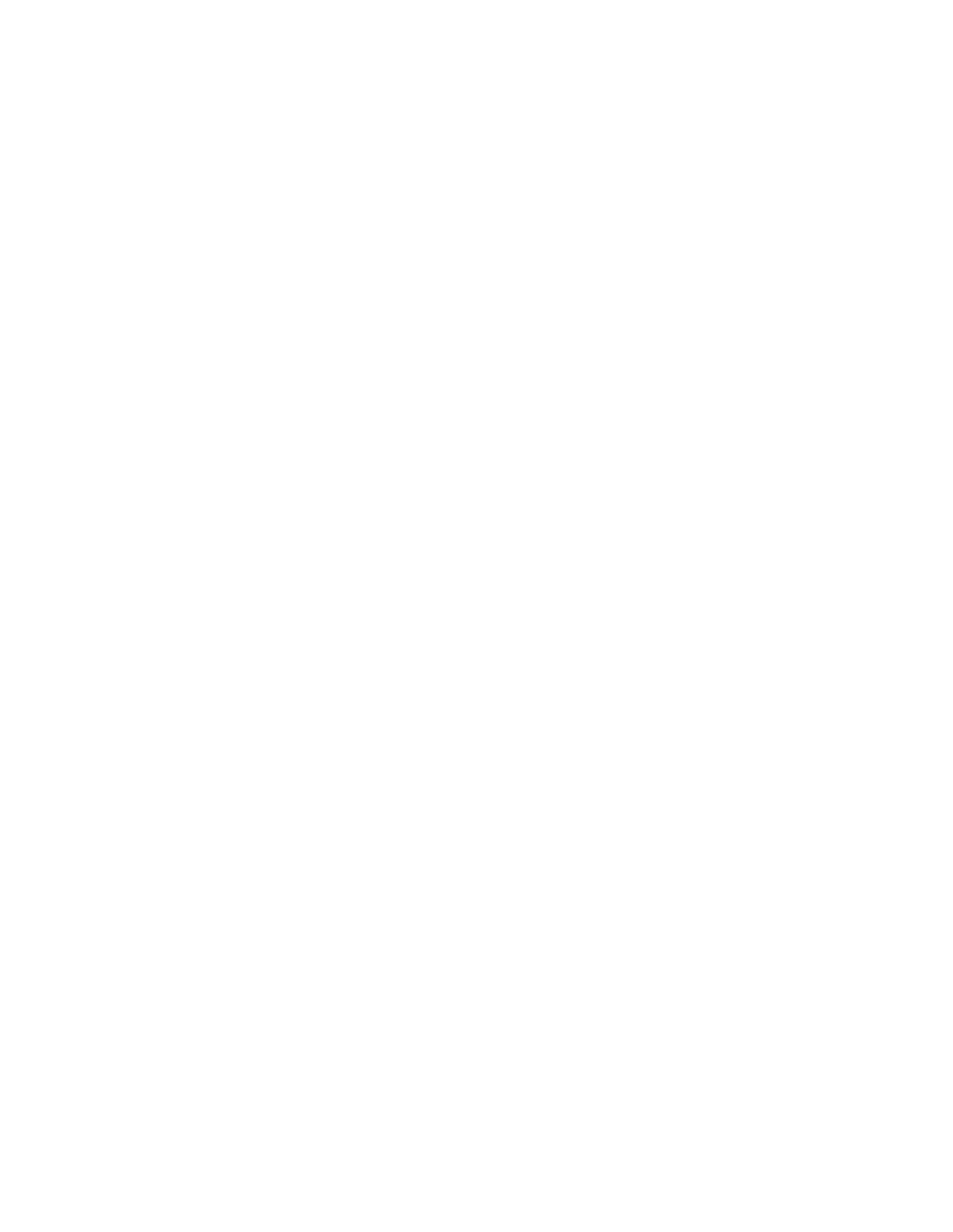## **TABLE OF CONTENTS**

| 1.                                                                   |  |
|----------------------------------------------------------------------|--|
|                                                                      |  |
|                                                                      |  |
|                                                                      |  |
|                                                                      |  |
| 2.                                                                   |  |
|                                                                      |  |
|                                                                      |  |
|                                                                      |  |
|                                                                      |  |
|                                                                      |  |
|                                                                      |  |
|                                                                      |  |
|                                                                      |  |
|                                                                      |  |
|                                                                      |  |
| SECURITIES AUTHORIZED FOR ISSUANCE UNDER EQUITY COMPENSATION PLANS17 |  |
|                                                                      |  |
|                                                                      |  |
|                                                                      |  |
|                                                                      |  |
|                                                                      |  |
|                                                                      |  |
|                                                                      |  |
|                                                                      |  |
|                                                                      |  |
|                                                                      |  |
|                                                                      |  |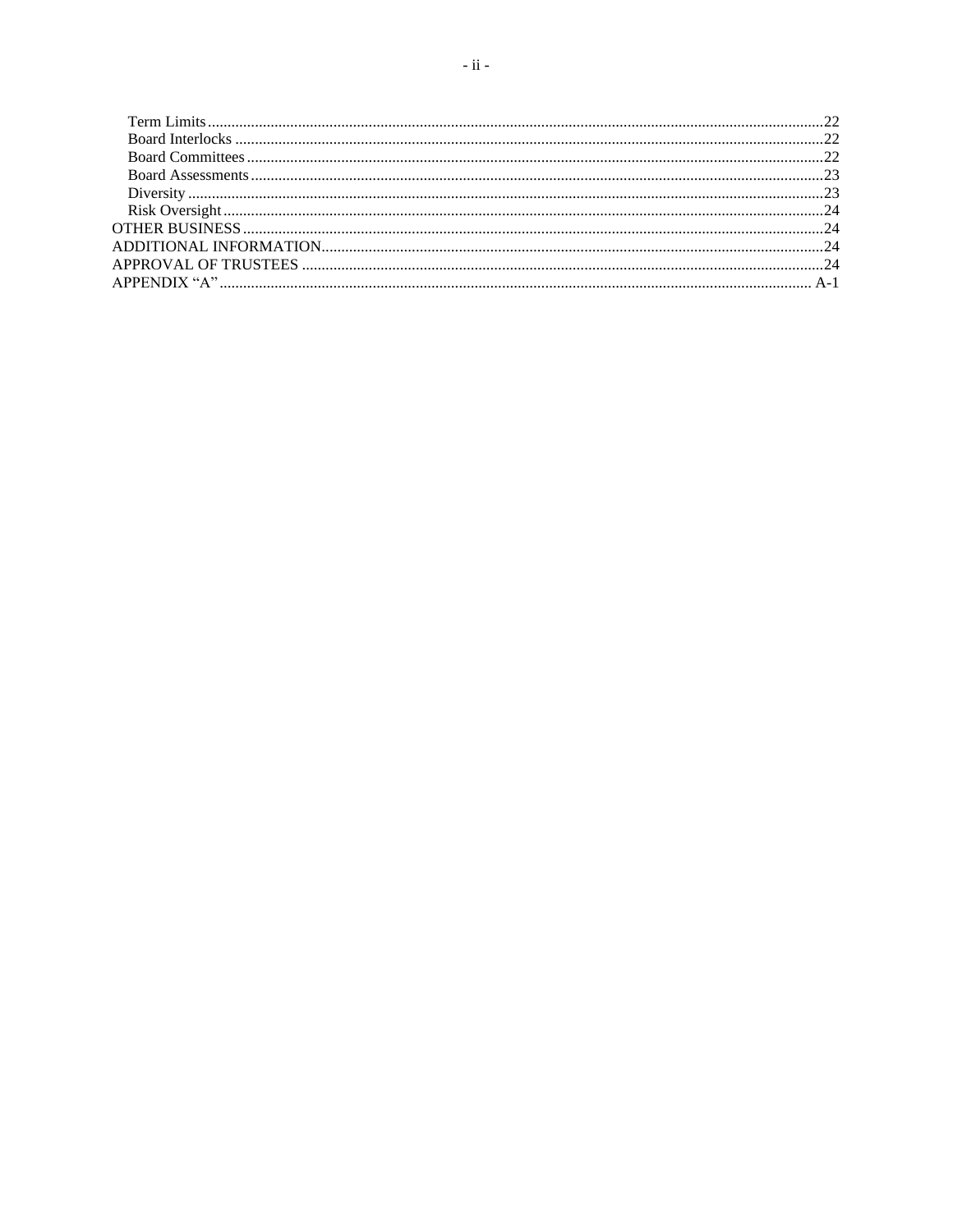### **NORTHVIEW CANADIAN HIGH YIELD RESIDENTIAL FUND**

### **NOTICE OF ANNUAL MEETING OF UNITHOLDERS**

**NOTICE IS HEREBY GIVEN THAT** an annual meeting (the "**Meeting**") of the holders ("**Unitholders**") of class A trust units, class C trust units and class F trust units (collectively, the "**Units**") of Northview Canadian High Yield Residential Fund (the "**Fund**") will be held virtually via live audio webcast available online using https://virtualmeetings.tsxtrust.com/1099 on the Monday May 10, 2021 at 1:00 p.m. (Toronto time) for the following purposes:

- 1. **TO RECEIVE** the financial statements of the Fund for the financial period from April 14, 2020 (date of formation) to December 31, 2020, together with the auditors' report thereon (the "**Financial Statements**");
- 2. **TO ELECT** trustees to the board of trustees of the Fund (the "**Board of Trustees**") for the ensuing year;
- 3. **TO RE-APPOINT** KPMG LLP as auditors of the Fund for the ensuing year and to authorize the Board of Trustees to fix their remuneration; and
- 4. **TO TRANSACT** such further or other business as may properly come before the Meeting or any postponements or adjournments thereof.

The accompanying management information circular dated March 23, 2021 (the "**Circular**") provides additional information relating to the matters to be dealt with at the Meeting and forms part of this notice.

This year, to deal with the ongoing public health impact of COVID-19, mitigate risks to the health and safety of the Fund's communities, Unitholders, employees and other stakeholders, we will hold the Meeting in a virtual only format which will be conducted via live audio webcast available online using https://virtual-meetings.tsxtrust.com/1099. At this website, Unitholders will be able to participate in the Meeting, submit questions and vote their Units while the Meeting is being held. We hope that hosting a virtual meeting helps enable greater participation by our Unitholders by allowing Unitholders that might not otherwise be able to travel to a physical meeting to attend online, while minimizing the health risk that are associated with large gatherings.

In connection with the Meeting, the Fund has elected to use the Canadian Securities Administrators' "notice-andaccess" delivery model, which allows the Fund to furnish the Circular, the accompanying proxy-related materials, the Financial Statements and associated management's discussion and analysis (collectively, the "**Meeting Materials**") to Unitholders over the internet, resulting in lower costs and a reduction in the environmental impact of the Meeting. Under notice-and-access, Unitholders will continue to receive a proxy or voting instruction form enabling them to vote at the Meeting; however, instead of a paper copy of the Meeting Materials, including the Circular, Unitholders will receive a notice with information on how they may access the Meeting Materials, including the Circular, electronically. On or about April 9, 2021, the Fund intends to mail Unitholders of record as of March 23, 2021 a notice with information about the notice-and-access process and voting instructions, as well as a proxy or voting instruction form containing instructions on how to access the Meeting Materials. **Unitholders are reminded to review the circular prior to voting**. Unitholders with questions about notice-and-access can call TSX Trust Company toll free at 1-866-600-5869 or by email at tmxeinvestorservices@tmx.com. The Meeting Materials can be viewed online at the following internet address: https://docs.tsxtrust.com/2218 or under the Fund's SEDAR profile at www.sedar.com. Please note that if you request a paper copy of the Circular, you will not receive a new form of proxy or voting instruction form, so you should retain these forms sent to you in order to vote.

Registered Unitholders and duly appointed proxyholders will be able to attend, submit questions and vote at the Meeting online at https://virtual-meetings.tsxtrust.com/1099. If you are a registered Unitholder, whether or not you plan to attend the Meeting, you are requested to complete, sign, date and return to TSX Trust Company, the transfer agent and registrar of the Units, the enclosed form of proxy. **To be valid, proxies must be deposited with TSX Trust Company, 301 – 100 Adelaide Street West, Toronto, Ontario M5H 4H1 or over the internet at www.voteproxyonline.com no later than 1:00 p.m. (Toronto time) on May 6, 2021, being the second last business day preceding the date of the Meeting, and any instruments appointing proxies to be used at any adjournment or postponement of the Meeting must be so deposited at least 48 hours (excluding Saturdays, Sundays and**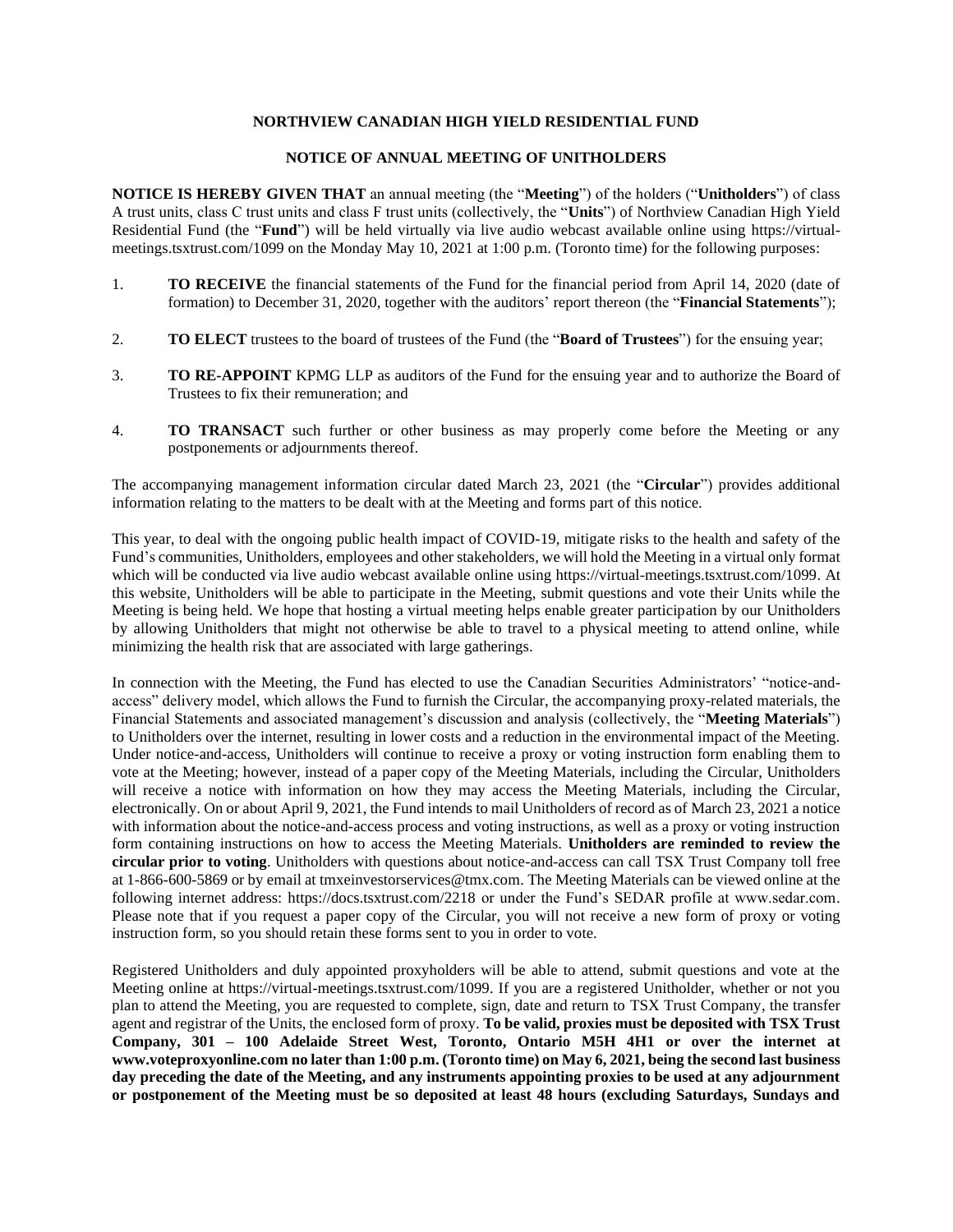**holidays) prior to the time set for such adjournment or postponement of the Meeting. The deadline for the deposit of proxies may be waived or extended by the Chair of the Meeting at his or her discretion, without notice.**

If you are a non‐registered Unitholder (for example, if you hold your Units in an account with a broker, dealer or other intermediary), whether or not you plan to attend the Meeting, you should complete and send the form of proxy or voting instruction form, as applicable, in accordance with the instructions provided by your broker or intermediary. These instructions include the additional step of registering proxyholders with TSX Trust Company, the transfer agent and registrar of the Units, after submitting your form of proxy or voting instruction form. Failure to register the proxyholder with our transfer agent will result in the proxyholder not receiving a "Control Number" or username to participate in the Meeting and only being able to attend as a guest. Non-registered Unitholders who have not duly appointed themselves as proxyholder will be able to attend the Meeting as guests, but will not be able to vote or submit questions at the Meeting. Please refer to the voting instructions provided in the "Proxy Voting Information for Non-Registered Holders" section of the accompanying Circular and call your broker, dealer or other intermediary for information on how you can vote your Units.

The Board of Trustees has fixed March 23, 2021 as the record date for the determination of Unitholders entitled to receive notice of and vote at the Meeting. Any Unitholder that has acquired Units after the record date will not be entitled to receive notice of or vote those Units at the Meeting.

**DATED** at Toronto, Ontario this 23<sup>rd</sup> day of March, 2021.

#### **BY ORDER OF THE BOARD OF TRUSTEES**

*"Daniel Drimmer"* Daniel Drimmer Chair of the Board of Trustees Northview Canadian High Yield Residential Fund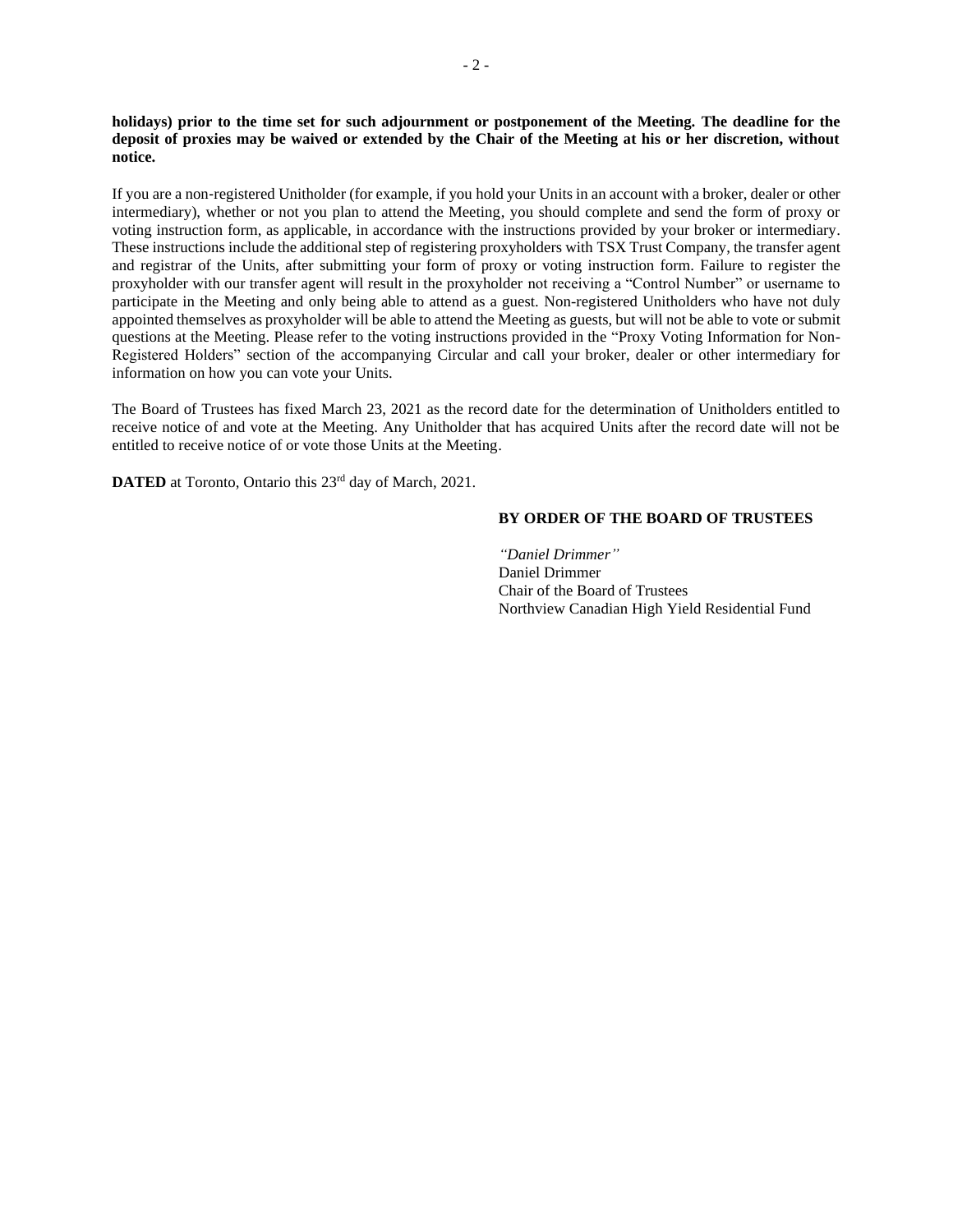### **NORTHVIEW CANADIAN HIGH YIELD RESIDENTIAL FUND**

## **MANAGEMENT INFORMATION CIRCULAR**

This management information circular dated March 23, 2021 (the "**Circular**") is furnished in connection with the solicitation of proxies by or on behalf of management of Northview Canadian High Yield Residential Fund (the "**Fund**"), for use at the annual meeting (the "**Meeting**") of holders ("**Unitholders**") of class A trust units, class C trust units and class F trust units (collectively, the "**Units**") to be held on May 10, 2021 commencing at 1:00 p.m. (Toronto time), and at all postponements or adjournments thereof, for the purposes set forth in the accompanying notice of the Meeting (the "**Notice of Meeting**").

#### **GENERAL INFORMATION**

The Fund has elected to utilize the Canadian Securities Administrators' "notice-and-access" delivery model for distribution of this Circular (along with the audited consolidated financial statements of the Fund for the financial year ended December 31, 2020 and the report of the auditors thereon, as well as the associated management's discussion and analysis) to registered Unitholders and Beneficial Holders (as defined below). Notice-and-access is a set of rules that allows issuers to post electronic versions of proxy-related materials (such as proxy circulars) online, via the SEDAR website at [www.sedar.com](http://www.sedar.com/) and one other website, rather than mailing paper copies of such materials to Unitholders.

Notice-and-access directly benefits the Fund through a substantial reduction in both postage and printing costs and also promotes environmental responsibility by decreasing the large volume of paper documents generated by printing proxy-related materials.

It is anticipated that copies of proxy-related materials will be distributed to registered Unitholders and Beneficial Holders on or about April 9, 2021 pursuant to the notice-and-access regime. It is anticipated that a notice with information about the notice-and-access process and voting instructions as well as a proxy or voting instruction form (collectively, the "**Meeting Materials**") will be distributed to Unitholders on or about April 9, 2021.

Registered Unitholders and Beneficial Holders with questions about notice-and-access can call the Fund's transfer agent, TSX Trust Company toll free at 1-866-600-5869 or by email at tmxeinvestorservices@tmx.com.

Registered Unitholders and Beneficial Holders may obtain paper copies of the Meeting Materials by postal delivery at no cost to them. Requests may be made up to one year from the date the Circular was filed on [www.sedar.com](http://www.sedar.com/) by contacting TSX Trust Company toll free at 1-866-600-5869 or via e-mail to tmxeinvestorservices@tmx.com. In order to receive the Circular in sufficient time to allow for review and return of the proxy by no later than 1:00 p.m. (Toronto time) on May 6, 2021, a request for paper copies should be sent so that it is received by TSX Trust Company no later than the end of business on April 29, 2021 (i.e., at least seven business days in advance of the proxy deposit deadline).

## **MEANING OF CERTAIN REFERENCES**

With respect to dollar amounts referenced herein, "\$" refers to Canadian dollars unless otherwise noted. Unless the context otherwise requires, all references hereinafter in this Circular to the "Fund" refer to Northview Canadian High Yield Residential Fund and its subsidiary entities as a whole.

References to "management" in this Circular means the persons acting in the capacities of the Fund's Chief Executive Officer, Chief Financial Officer and Vice President, Legal and Corporate Secretary. Any statements in this Circular made by or on behalf of management are made in such persons' capacities as officers of the Fund and not in their personal capacities.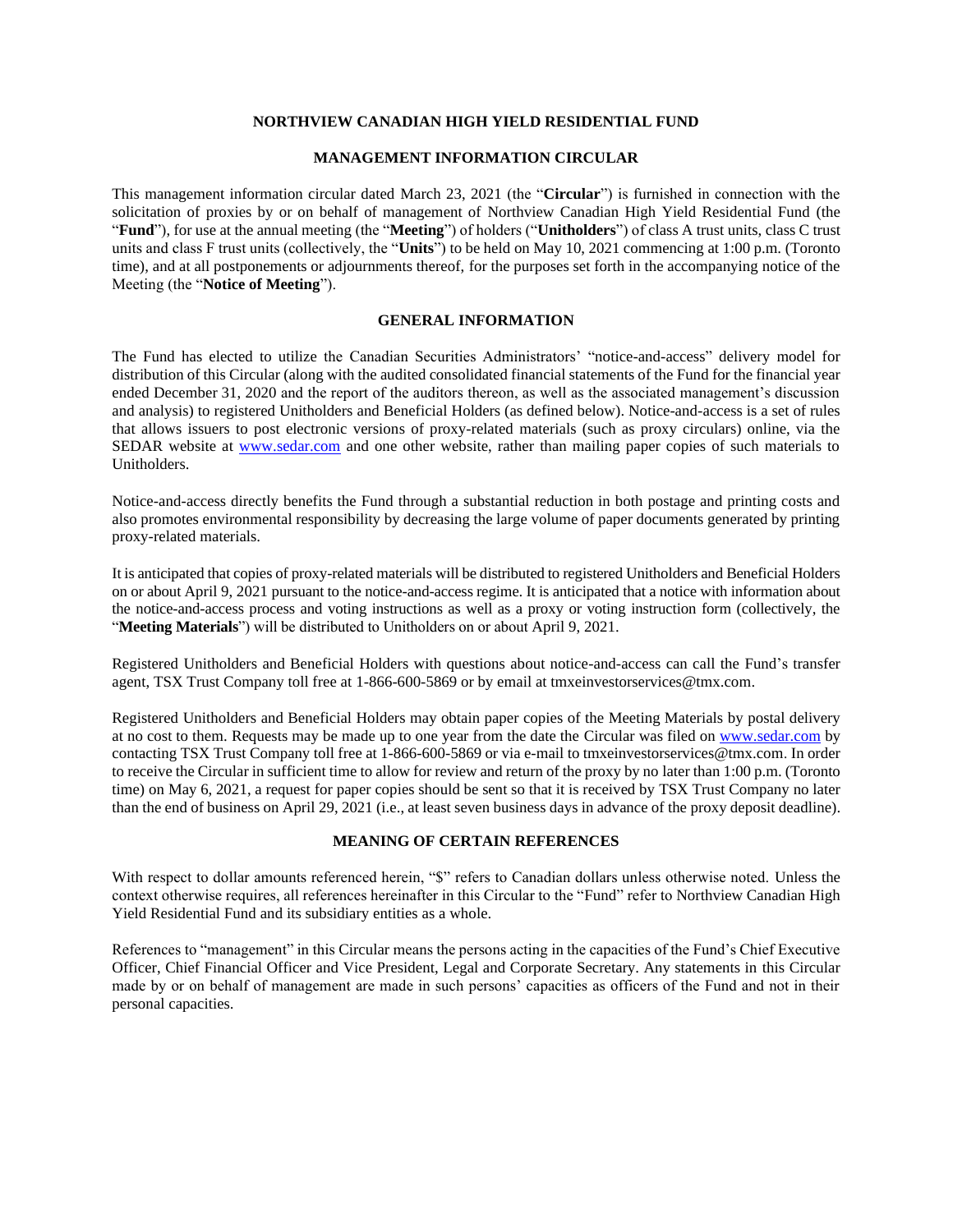## **PROXY SOLICITATION AND VOTING**

#### **Record Date**

The board of trustees of the Fund (the "**Trustees**", the "**Board**" or the "**Board of Trustees**") has fixed March 23, 2021 as the record date (the "**Record Date**") for the determination of Unitholders entitled to receive notice of and vote at the Meeting. Unitholders of record at the close of business on that date will be entitled to vote at the Meeting. Accordingly, any Unitholder that has acquired Units after the Record Date will not be entitled to receive notice of or vote those Units at the Meeting.

#### **Voting Securities**

The Units are the only outstanding securities of the Fund that entitle holders to vote at meetings of Unitholders. Each Unit outstanding on the Record Date is entitled to one vote, with all Units voting together as a single class. Instructions on how registered and non-registered Unitholders may vote their Units are provided below under the headings "Voting Information for Registered Holders" and "Voting Information for Non-Registered Holders".

#### **Solicitation of Proxies**

The solicitation of proxies for the Meeting will be made primarily by mail, but proxies may also be solicited personally, in writing or by telephone by representatives of the Fund without special compensation. The Fund will bear the cost in respect of the solicitation of proxies for the Meeting and will bear the legal, printing and other costs associated with the preparation of this Circular. The Fund will also pay the fees and costs of intermediaries for their services in transmitting proxy-related material in accordance with National Instrument 54-101 — *Communication with Beneficial Owners of Securities of a Reporting Issuer* ("**NI 54-101**"). This cost is expected to be nominal.

#### **Quorum**

The quorum at the Meeting or any adjournment or postponement thereof (other than at an adjournment or postponement for lack of quorum) will be persons present in person or represented by proxy, not being less than two in number, representing in aggregate not less than 10% of the total outstanding number of Units on the Record Date..

#### **ATTENDING THE MEETING**

#### **Virtual Only Format**

This year, to deal with the ongoing public health impact of COVID-19, mitigate risks to the health and safety of the Fund's communities, Unitholders, employees and other stakeholders, we will hold the Meeting in a virtual only format which will be conducted via live audio webcast available online using https://virtual-meetings.tsxtrust.com/1099. At this website, Unitholders will be able to participate in the Meeting, submit questions and vote their Units while the Meeting is being held. We hope that hosting a virtual meeting helps enable greater participation by our Unitholders by allowing Unitholders that might not otherwise be able to travel to a physical meeting to attend online, while minimizing the health risk that are associated with large gatherings.

The Meeting will be hosted online only by way of a live audio webcast. A summary of the information Unitholders will need to attend the online Meeting is provided below. The Meeting will begin at 1:00 p.m. on May 10, 2021, and can be accessed online at https://virtual-meetings.tsxtrust.com/1099. Registered Unitholders and duly appointed proxyholders will be able to attend, submit questions and vote at the Meeting. Beneficial Holders who have not duly appointed themselves as proxyholder will be able to attend the Meeting, but can only attend as a guest and will not be able to vote or submit questions at the Meeting.

## **Participation by Registered Unitholders and Duly Appointed Proxyholders**

Registered Unitholders that have a 12-digit control number located on their Form of Proxy (as defined below), along with duly appointed proxyholders who were assigned a username by the Transfer Agent (see "Registering a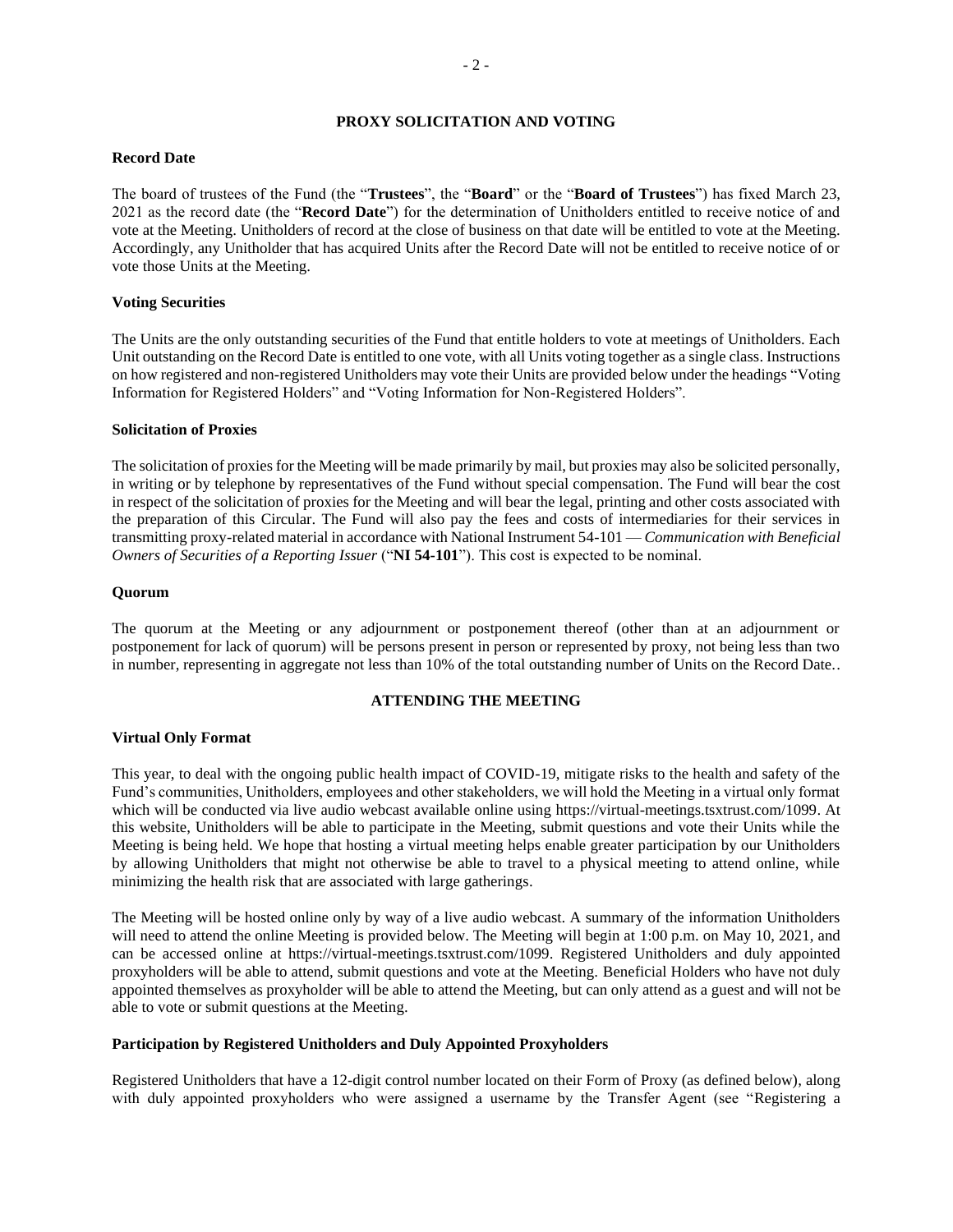Proxyholder" below), will be able to vote and submit questions during the Meeting. To do so, please go to https://virtual-meetings.tsxtrust.com/1099 at least 15 minutes prior to the start of the Meeting to login. Click on "I have a control number" and enter your 12-digit control number or username along with the password "northview2021" (case sensitive).

If a Unitholder who has submitted a proxy attends the Meeting via webcast, any votes cast by such Unitholder on a ballot will be counted and the submitted Form of Proxy will be revoked and disregarded.

It is important that registered Unitholders and duly appointed proxyholders eligible to vote at the Meeting are connected to the internet at all times during the Meeting in order to vote when balloting commences. It is the responsibility of each registered Unitholder and duly appointed proxyholder to ensure connectivity for the duration of the Meeting.

### **Participation by Non-Registered Holders**

Beneficial Holders who have not appointed themselves as proxyholder to vote at the Meeting but who wish to attend the Meeting virtually will only be able to attend as a guest by going to https://virtual-meetings.tsxtrust.com/1099 at least 15 minutes prior to the start of the Meeting, clicking on "I am a guest". Such Beneficial Holders will be able to listen to the Meeting but will not be able to vote or submit questions.

## **VOTING INFORMATION FOR REGISTERED HOLDERS**

A registered Unitholder (that is, a person who holds Units in his, her or its own name as of the Record Date) may vote at the Meeting or may appoint another person as proxyholder in accordance with the instructions below. Registered Unitholders are requested to vote their Units in advance of the proxy voting deadline of 1:00 p.m. (Toronto time) on May 6, 2021, or if the Meeting is adjourned or postponed, not less than 48 hours, excluding Saturdays, Sundays and holidays, prior to such adjourned or postponed Meeting, whether or not they plan to virtually attend the Meeting. The deadline for the deposit of proxies may be waived or extended by the Chair of the Meeting at his or her discretion, without notice.

Registered Unitholders may vote their Units in two ways:

- Vote by proxy; or
- Attend the Meeting and vote online.

### **Voting by Proxy**

Together with this Circular, registered Unitholders will also be sent a form of proxy (a "**Form of Proxy**"). To be valid, proxies or instructions must be deposited at the offices of TSX Trust Company (the "**Transfer Agent**") at 301 – 100 Adelaide Street West, Toronto, Ontario M5H 4H1, so as not to arrive later than 1:00 p.m. (Toronto time) on May 6, 2021. If the Meeting is postponed or adjourned, proxies or instructions to the Transfer Agent must be deposited 48 hours (excluding Saturdays, Sundays and holidays) before the time set for any reconvened meeting at which the proxy or instructions are to be used. You may also vote online by going to www.voteproxyonline, entering your 12-digit control number and providing your voting instructions.

The persons named in such Form of Proxy are officers of the Fund. **A Unitholder who wishes to appoint some other person to represent him, her or it at the Meeting may do so by inserting another person's name in the blank space provided in the Form of Proxy or by completing another proper form of proxy. Such other person need not be a Unitholder of the Fund.** Registered Unitholders who wish to appoint a third-party proxyholder to represent them at the Meeting must submit their Form of Proxy and follow the instructions set out under "Registering a Proxyholder" in order to register such proxyholder with the Transfer Agent in advance of the Meeting. Registering your proxyholder is an additional step to be completed AFTER your have submitted your Form of Proxy. Failure to register the proxyholder will result in the proxyholder not receiving a control number or username that is required to participate in and vote at the Meeting.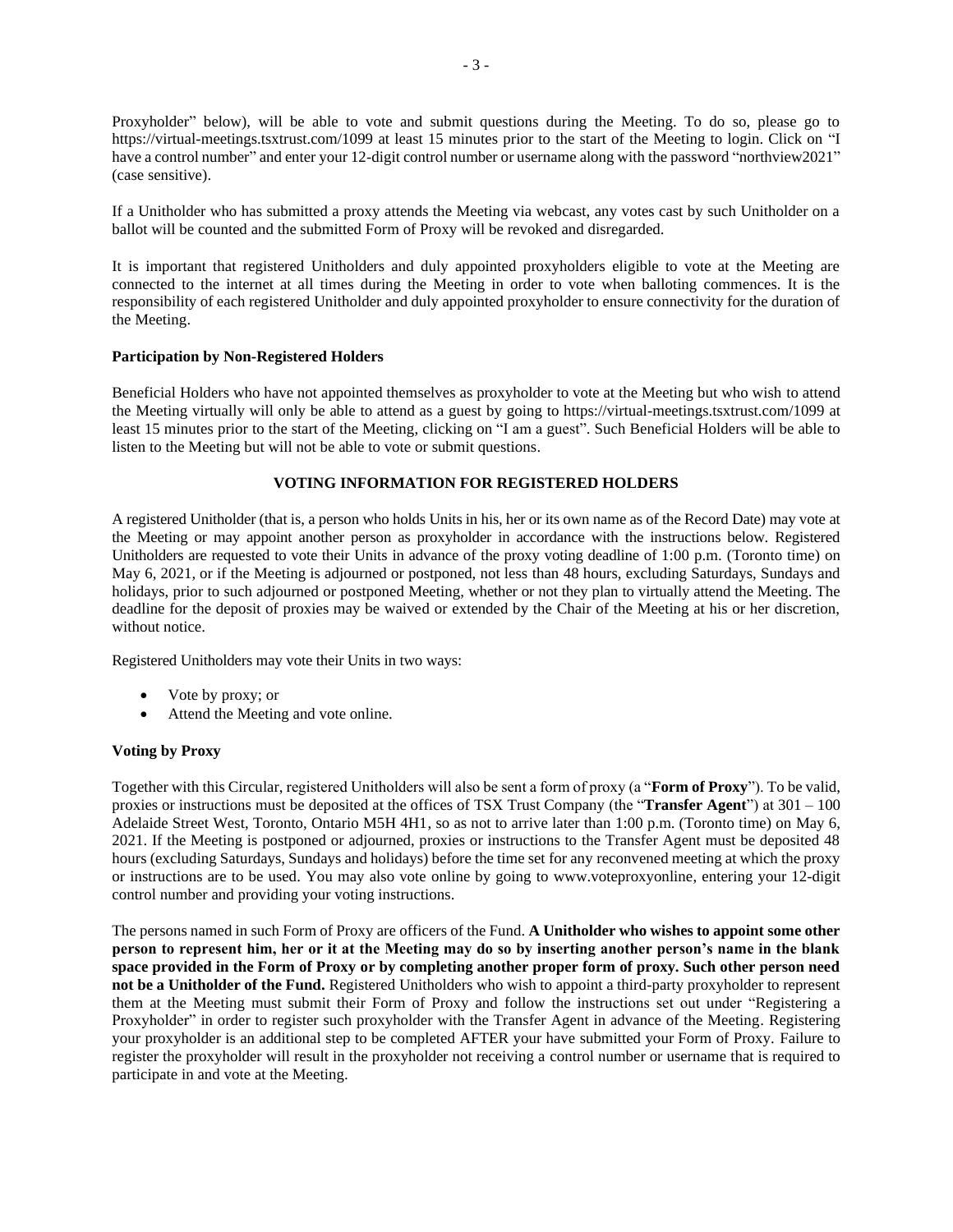The Form of Proxy (or any other document appointing a proxy) must be in writing and completed and signed by a Unitholder or his or her attorney authorized in writing or, if the Unitholder is a corporation, by an officer or attorney thereof duly authorized. Persons signing as officers, attorneys, executors, administrators and trustees or similarly otherwise should so indicate and provide satisfactory evidence of such authority.

### **Revocation of Proxy**

A Unitholder that has given a proxy may revoke the proxy or revoke or amend the voting instructions given to the proxyholder: (a) by completing and signing a proxy bearing a later date and depositing it as aforesaid; (b) by depositing an instrument in writing executed by the Unitholder or by his or her attorney authorized in writing confirming the revocation of the previously submitted proxy: (i) by email to Mr. Karl Bomhof, Vice President, Legal and Corporate Secretary at info@northviewfund.com at any time up to and including the last business day preceding the day of the applicable Meeting, or any postponement or adjournment thereof, at which the proxy is to be used, or (ii) with the Chair of the Meeting prior to the commencement of such Meeting on the day of such Meeting or any postponement or adjournment thereof; or (c) in any other manner permitted by law.

If a Unitholder who has submitted a proxy attends the Meeting via webcast, any votes cast by such Unitholder on a ballot will be counted and the submitted Form of Proxy will be revoked and disregarded.

## **Voting at the Meeting**

A registered Unitholder that wishes to vote his, her or its Units personally at the Meeting does not need to complete and return the Form of Proxy. To vote online during the Meeting:

- Log in at https://virtual-meetings.tsxtrust.com/1099 at least 15 minutes before the Meeting starts;
- Click on "I have a control number";
- Enter your 12-digit control number or username;
- Enter the password: "northview2021" (case sensitive); and
- Vote.

If you attend the Meeting, it is important that you are connected to the internet at all times during the Meeting in order to vote when balloting commences. It is your responsibility to ensure connectivity for the duration of the Meeting. You should allow ample time to log in to the Meeting online and complete the related procedures. The votes of registered Unitholders who elect to vote at the Meeting will be taken and counted at the Meeting.

## **VOTING INFORMATION FOR NON-REGISTERED HOLDERS**

**Information set forth in this section is very important to persons who hold Units otherwise than in their own names.** A non-registered securityholder of the Fund (a "**Beneficial Holder**") who beneficially owns Units, but such Units are registered in the name of an intermediary (such as a securities broker, financial institution, trustee, custodian or other nominee who holds securities on behalf of the Beneficial Holder or in the name of a clearing agency in which the intermediary is a participant) should note that only proxies or instructions deposited by securityholders whose names are on the records of the Fund as the registered holders of Units can be recognized and acted upon at the Meeting.

Units that are listed in an account statement provided to a Beneficial Holder by a broker are likely not registered in the Beneficial Holder's own name on the records of the Fund and such Units are more likely registered in the name of CDS Clearing and Depository Services Inc. ("**CDS**") or its nominee.

Beneficial Holders may vote their Units in two ways:

- Vote by proxy; or
- Attend the Meeting and vote online.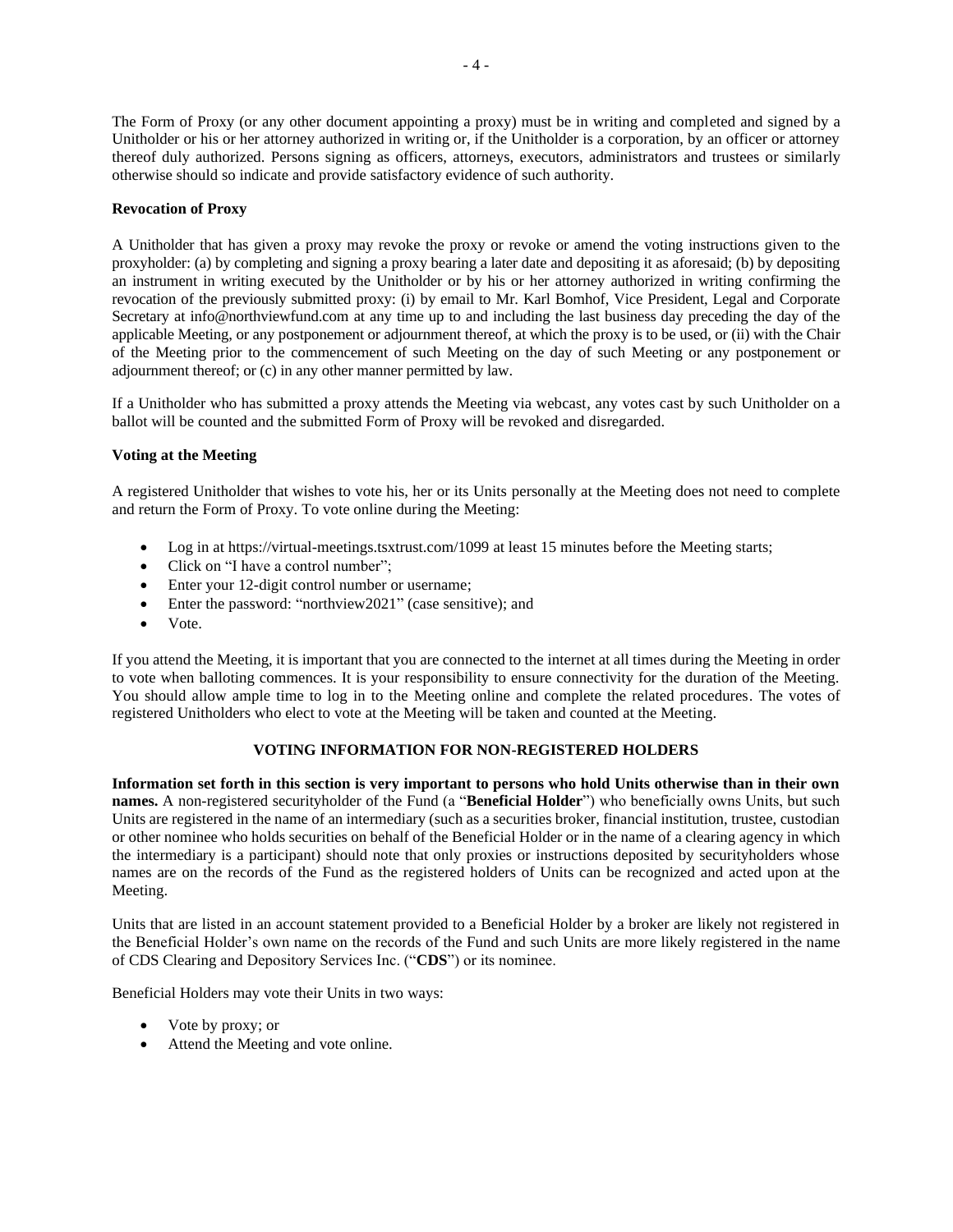### **Voting by Proxy**

Applicable regulatory policy in Canada requires brokers and other intermediaries to seek voting instructions from Beneficial Holders in advance of securityholders' meetings. Every broker or other intermediary has its own mailing procedures and provides its own return instructions, which should be carefully followed by Beneficial Holders in order to ensure that their Units are voted at the Meeting. Often, the voting instruction form (the "**VIF**") supplied to a Beneficial Holder by its broker is identical to that provided to registered securityholders. However, its purpose is limited to instructing the registered securityholder how to vote on behalf of the Beneficial Holder. Most brokers now delegate responsibility for obtaining instructions from clients to Broadridge Investor Communications Solutions ("**Broadridge**"). Broadridge typically prepares a machine-readable VIF, mails those forms to the Beneficial Holders and asks Beneficial Holders to return the VIF to Broadridge. Broadridge then tabulates the results of all instructions received and provides appropriate instructions representing the voting of the securities to be represented at the Meeting. The VIF must be returned to Broadridge (or other intermediary) well in advance of the Meeting in order to have the Units voted. **A Beneficial Holder receiving a VIF cannot use that VIF to vote Units directly at the Meeting.** You may also vote using the following methods:

- Online Go to www.proxyvote.com, enter your 16-digit control number and provide your voting instructions.
- Telephone Call the toll-free number listed on your voting instruction form from a touch tone phone and follow the automatic voice recording instructions to vote. You will need your 16-digit control number to vote.

#### **Revocation of Proxy**

Each broker or intermediary has its own procedures for revoking a proxy or voting instructions. Accordingly, a Beneficial Holder that wishes to revoke his, her or its proxy or voting instructions should contact such broker or intermediary directly well in advance of the Meeting.

#### **Voting at the Meeting**

Although Beneficial Holders may not be recognized directly at the Meeting for the purposes of voting Units registered in the name of CDS or their broker or other intermediary, a Beneficial Holder may virtually attend the Meeting as proxyholder for the registered holder and vote their Units in that capacity. **Beneficial Holders who wish to virtually attend the Meeting and vote their own Units as proxyholder for the registered holder should enter their own names in the blank space on the VIF provided to them and return the same to their broker, intermediary or agent in accordance with the instructions provided by such broker, intermediary or agent well in advance of the Meeting and follow the instructions set out under "Registering a Proxyholder" for registering themselves as a proxyholder with the Transfer Agent in advance of the Meeting.** Registering your proxyholder is an additional step to be completed AFTER your have submitted your Form of Proxy. Failure to register the proxyholder will result in the proxyholder not receiving a control number or username that is required to participate in and vote at the Meeting.

Beneficial Holders who have appointed themselves as proxyholders and received a control number or username to join the Meeting, must follow the steps outlined below:

- Log in at https://virtual-meetings.tsxtrust.com/1099 at least 15 minutes before the Meeting starts;
- Click on "I have a control number";
- Enter your 12-digit control number or username;
- Enter the password: "northview2021" (case sensitive); and
- Vote.

If you have appointed yourself as a proxyholder to vote your Units at the Meeting, it is important that you are connected to the internet at all times during the Meeting in order to vote when balloting commences. It is your responsibility to ensure connectivity for the duration of the Meeting. You should allow ample time to log in to the Meeting online and complete the related procedures.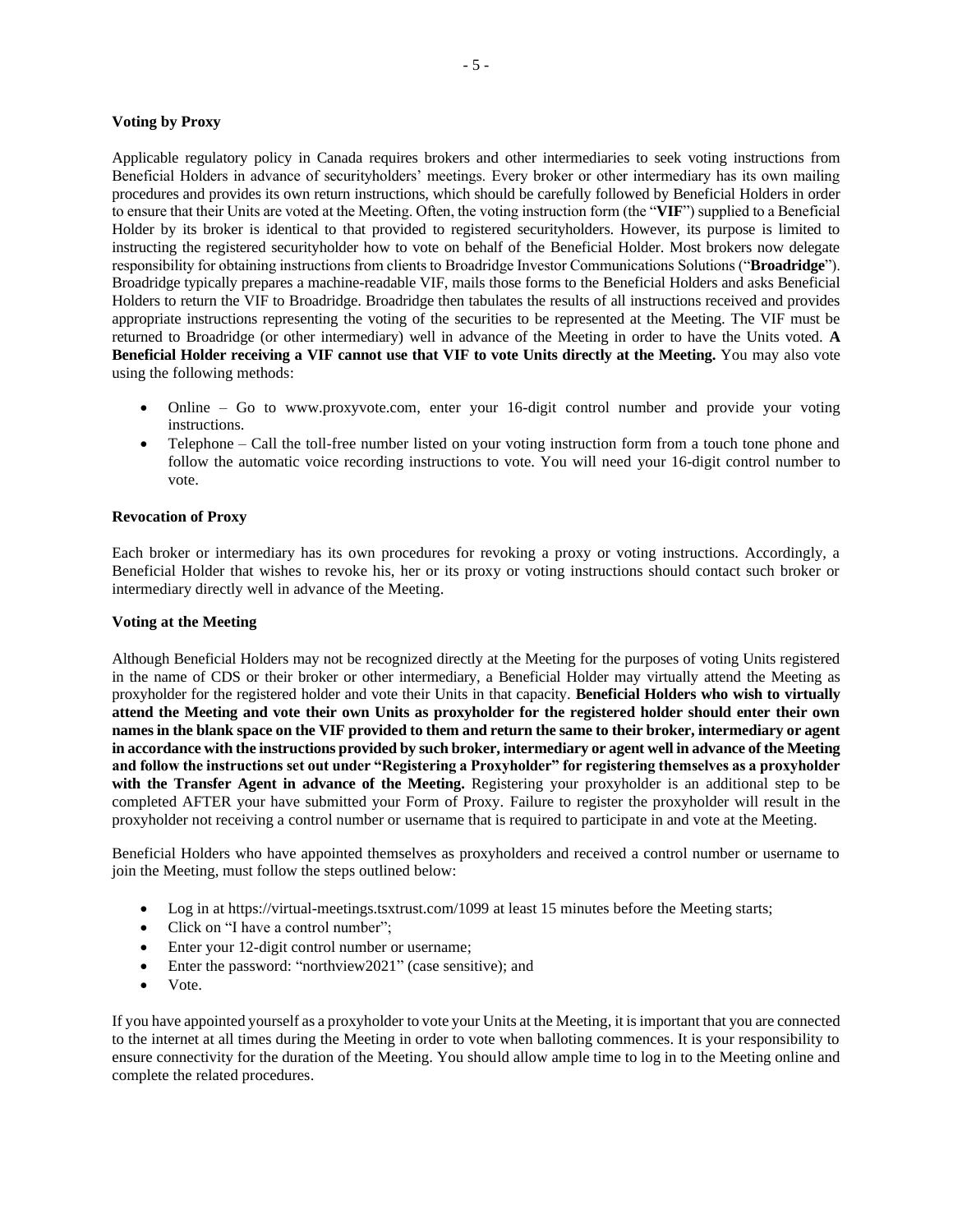#### **Delivery of Proxy-Related Materials to Objecting Beneficial Holders**

The Fund intends to pay for intermediaries to deliver proxy-related materials and Form 54-101F7 – *Request for Voting Instructions* to "objecting beneficial owners" in accordance with NI 54-101.

#### **REGISTERING A PROXYHOLDER**

Unitholders who wish to appoint a third-party proxyholder to represent them at the Meeting, including Beneficial Holders who wish to appoint themselves as proxyholder to attend and vote at the Meeting, must submit their Form of Proxy or VIF, as applicable, prior to registering a proxyholder. Registering a proxyholder is an additional step Unitholders will need to complete after submitting a Form of Proxy or VIF. Failure to register a proxyholder will result in the proxyholder not receiving a control number or username to participate in the Meeting. To register a proxyholder, Unitholders must complete the form to request a control number found at the following website: <https://tsxtrust.com/resource/en/75> and return the form according to the instructions included on the form via email to: [TSXTrustProxyVoting@tmx.com](mailto:TSXTrustProxyVoting@tmx.com) **not later than 1:00 p.m. (Toronto time) on May 6, 2021, or if the Meeting is adjourned or postponed, not less 48 hours, excluding Saturdays, Sundays and holidays, prior to such adjourned or postponed Meeting**, and provide the Transfer Agent with their proxyholder's contact information so that the Transfer Agent may provide the proxyholder with a control number or username via email. Without a control number or username, proxyholders will not be able to participate online at the Meeting.

#### **VOTING OF UNITS**

The Units represented by proxies will be voted or withheld from voting in accordance with the instructions of the Unitholder on any ballot that may be called for and, if the Unitholder specifies a choice with respect to any matter to be acted upon at the Meeting, Units represented by properly executed proxies will be voted or withheld from voting accordingly. **In the absence of such specification, such Units represented by the proxyholders specified by management of the Fund in the Form of Proxy will be voted at the Meeting as follows:**

- **FOR the election of five nominees to the Board of Trustees; and**
- **FOR the re-appointment of KPMG LLP, Chartered Professional Accountants ("KPMG"), as auditors of the Fund and to authorize the Board of Trustees to fix their remuneration.**

For more information on these matters, please see the section entitled "Matters to be Considered at the Meeting" in this Circular.

The persons appointed under the Form of Proxy or VIF provided by a broker or intermediary have discretionary authority with respect to amendments or variations to matters identified in the Notice of Meeting and with respect to other matters that may properly come before the Meeting or any postponement or adjustment. At the time of printing this Circular, management and the Trustees are not aware of any such amendments, variations or other matters to be presented for action at the Meeting. If any other matter should properly be presented at the Meeting or any postponement or adjustment, a proxyholder will have the discretion to vote the Units represented by such proxy in accordance with his or her best judgment.

#### **VOTING SECURITIES AND PRINCIPAL HOLDERS THEREOF**

The Fund is authorized to issue an unlimited number of Units of each class. As of the Record Date and the date of this Circular, there were 7,016,232 class A trust units ("**Class A Units**"), 24,682,660 class C trust units ("**Class C Units**") and 2,762,847 class F trust units ("**Class F Units**") outstanding. At the Meeting, each Unitholder of record at the close of business on March 23, 2021, the Record Date for the Meeting, will be entitled to one vote for each Unit held on all matters proposed to come before the Meeting.

To the knowledge of the Trustees and executive officers of the Fund, except as set forth below, there are no persons that beneficially own or exercise control or direction, directly or indirectly, over Units of a class carrying 10% or more of the votes attached to the issued and outstanding Units of such class.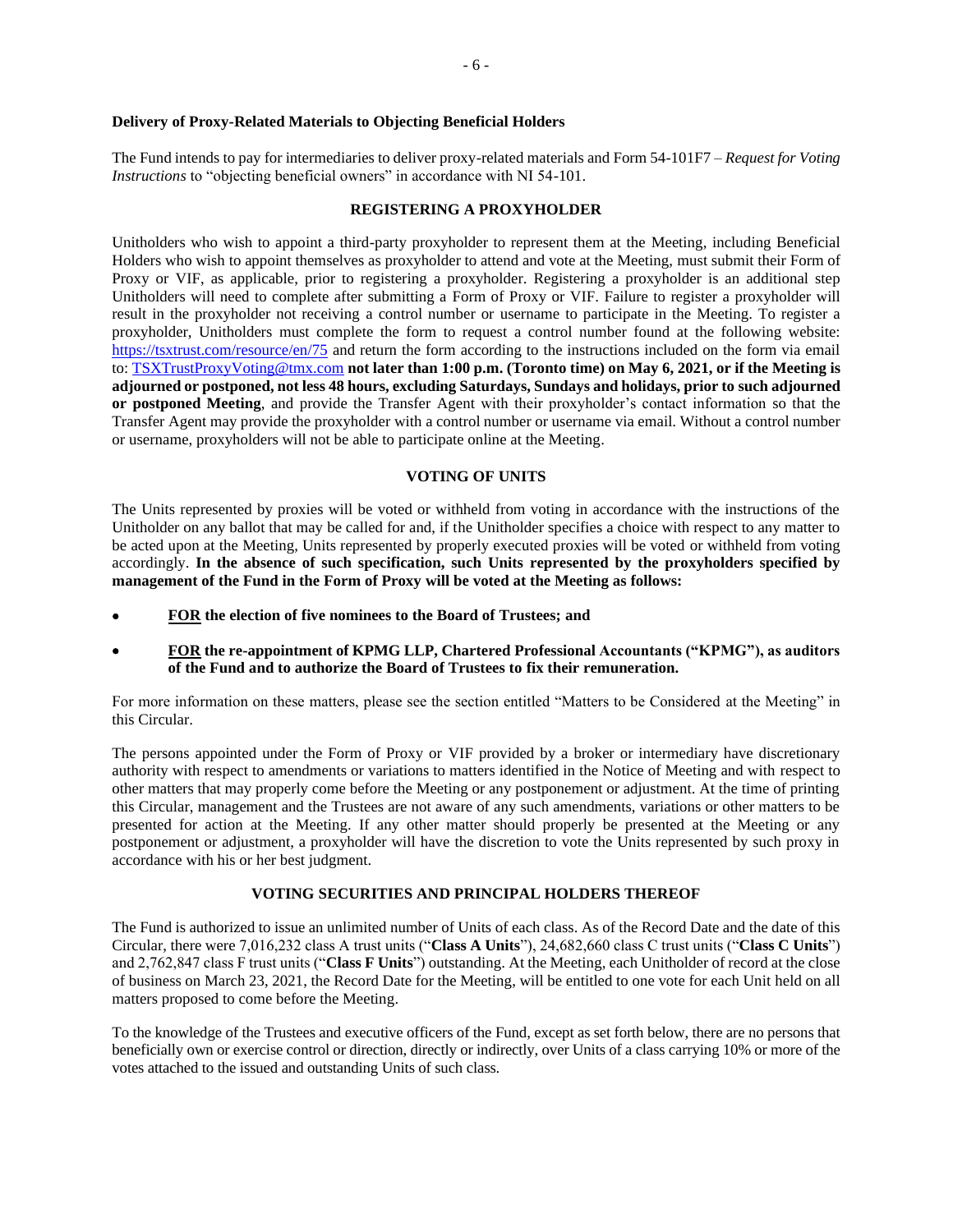According to an alternative monthly report dated December 10, 2020, filed under the Fund's profile on SEDAR at www.sedar.com, Hazelview Securities Inc., as investment fund manager on behalf of investment funds managed by Hazelview Securities Inc. held, as of November 2, 2020, 2,800,000 Class C Units, representing approximately 11.3% of the issued and outstanding Class C Units and 8.1% of all Units as at the Record Date.

According to an alternative monthly report dated December 8, 2020, filed under the Fund's profile on SEDAR at www.sedar.com, AIMCo Realty Investors LP ("**AIMCo Realty**") held, as of November 2, 2020, 3,207,935 Class C Units, representing approximately 13.0% of the issued and outstanding Class C Units and 9.3% of all Units as at the Record Date.

As of the Record Date and the date of this Circular, D.D. Galaxy High Yield Debt LP, a limited partnership controlled by Daniel Drimmer, holds 9,623,805 Class C Units, representing approximately 39.0% of the issued and outstanding Class C Units and 27.9% of all Units as at the Record Date.

As of the Record Date and the date of this Circular, affiliates of KingSett Capital Inc. (collectively, "**KingSett Group**"), hold an aggregate of 6,415,870 Class C Units, representing approximately 26.0% of the issued and outstanding Class C Units and 18.6% of all Units as at the Record Date.

### **Starlight Nomination Right**

The amended and restated declaration of trust of the Fund dated September 29, 2020 (the "**Declaration of Trust**") grants Starlight Group Property Holdings Inc. ("**Starlight Group**") and its affiliates the exclusive right (the "**Starlight Nomination Right**") to nominate one Trustee for election at each meeting of Unitholders at which Trustees are to be elected, for so long as the Manager or another subsidiary of Daniel Drimmer is the external manager of the Fund. The Trustee nominated for election at the Meeting pursuant to the Starlight Nomination Right is Daniel Drimmer.

### **KingSett Nomination Right**

The Declaration of Trust and the amended and restated investor rights agreement dated as of December 29, 2020 (the "**Investor Rights Agreement**") grants KingSett Group the exclusive right (the "**KingSett Nomination Right**"), to nominate one Trustee for election at each meeting of Unitholders at which Trustees are to be elected, provided KingSett Group is a "Qualifying Holder" at such time. The Trustee nominated for election at the Meeting pursuant to the KingSett Nomination Right is Rob Kumer. For purposes of the foregoing, KingSett Group shall be a "**Qualifying Holder**" for so long as the members of KingSett Group collectively own, control and direct, directly or indirectly, in the aggregate, 5% or more of the then-issued and outstanding Units and at all times since the date of the original Investor Rights Agreement collectively owned, controlled or directed, directly or indirectly, in the aggregate, 5% or more of the then-issued and outstanding Units.

In the event that the Trustee nominated for election pursuant to the KingSett Nomination Right fails to be elected by the Unitholders or is required to tender their resignation pursuant to the Fund's majority voting policy, subject to KingSett Group's right to appoint a replacement Trustee in accordance with the Investor Rights Agreement, KingSett Group, provided it is a Qualifying Holder, will have the right to have a representative ("**Board Observer**") attend all meetings of the Board (except for any meetings at which only Trustees who are independent for purposes of National Instrument 58-101 — *Disclosure of Corporate Governance Practices* ("**NI 58-101**") may attend or in respect of which KingSett Group has a material interest in the subject matter of the meeting). The Board Observer will be subject to all confidentiality requirements of any other Trustee and will not have any voting rights, but will be given notice of, and the right to attend, every meeting of the Board, except as noted above. The Board Observer, in such capacity, will not be entitled to any compensation from, or to benefit from any trustee or officer insurance coverage provided by, the Fund.

## **MATTERS TO BE CONSIDERED AT THE MEETING**

## **1. Election of Trustees**

The proxyholders specified by management of the Fund in the enclosed Form of Proxy, if not expressly directed to the contrary in such Form of Proxy, intend to vote FOR the election, as Trustees, of the five proposed nominees whose names are set out below.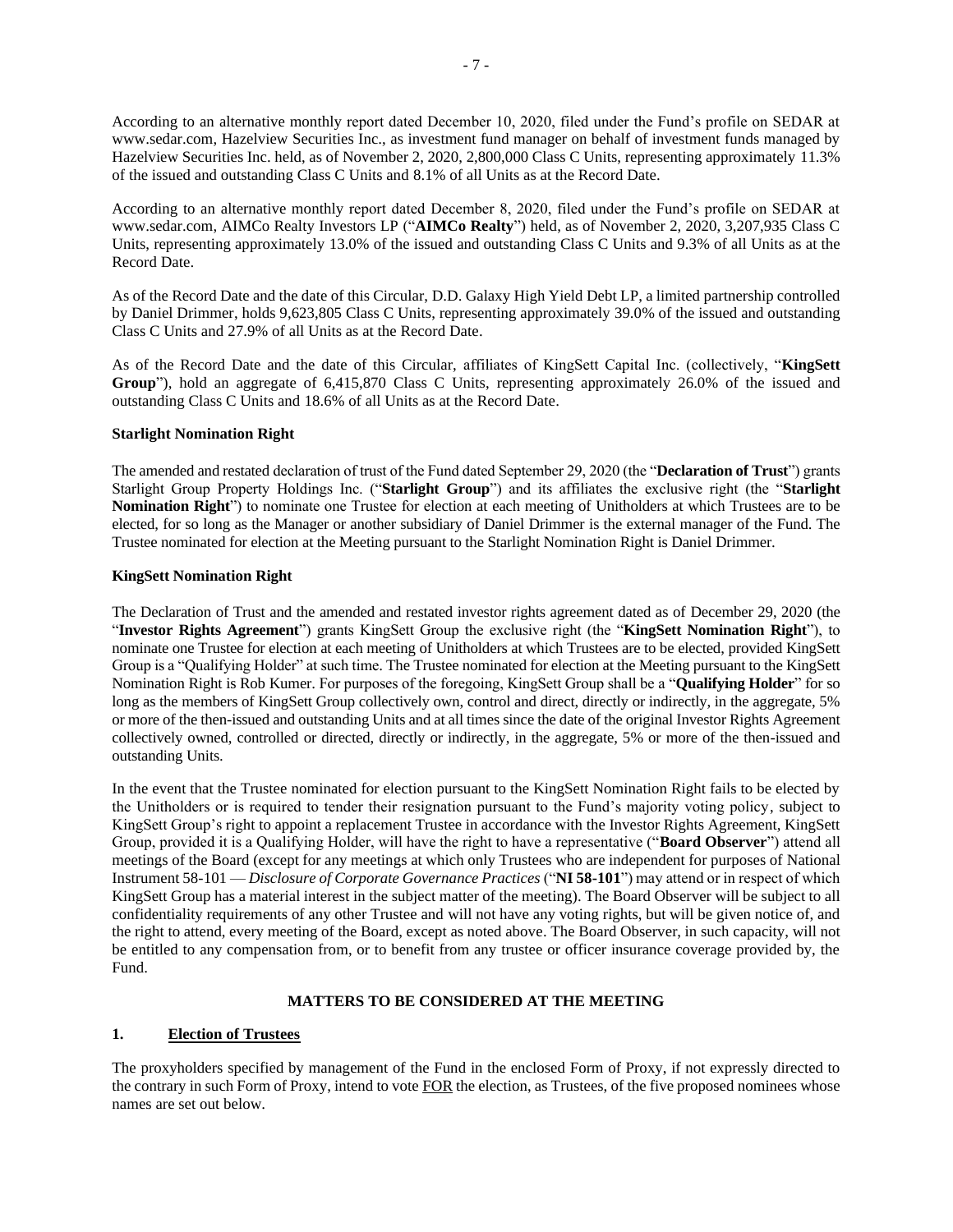The Declaration of Trust provides that the Fund must have a minimum of three and a maximum of ten Trustees and the number of Trustees is currently set at five. The Fund has also agreed, pursuant to the Investor Rights Agreement, that for so long as KingSett Group is a Qualifying Holder, that the size of the Board shall be fixed at five Trustees.

At the Meeting, five Trustees will be considered for election to the Board of Trustees. It is not contemplated that any of the proposed nominees will be unable to serve as a Trustee but, if that should occur for any reason prior to the Meeting, the persons named in the enclosed Form of Proxy reserve the right to vote for another nominee at their discretion. Each nominee elected as a Trustee will hold office until the earlier of the close of the next annual meeting of the Unitholders or until his or her successor is elected or appointed or he or she is properly removed from office.

The Declaration of Trust includes certain advance notice provisions (the "**Advance Notice Provisions**"), which: (i) facilitate orderly and efficient annual general or, where the need arises, special meetings; (ii) ensure that all Unitholders receive adequate notice of the Trustee nominations and sufficient information with respect to all nominees; and (iii) allow Unitholders to register an informed vote. The Advance Notice Provisions provide a clear and transparent process for all Unitholders to follow if they intend to nominate Trustees. In that regard, the Advance Notice Provisions provide a reasonable timeframe for Unitholders to notify the Fund of their intention to nominate Trustees and require Unitholders to disclose information concerning the proposed nominees that is mandated by applicable securities laws. The Board will be able to evaluate the proposed nominees' qualifications and suitability as Trustees and respond as appropriate in the best interests of the Fund. The Advance Notice Provisions are also intended to facilitate an orderly and efficient meeting process.

In the case of an annual meeting of Unitholders, notice to the Trustees must be made, in writing in accordance with the Declaration of Trust, not less than 30 nor more than 60 days prior to the date of the annual meeting; provided, however, that in the event that the annual meeting is to be held on a date that is less than 50 days after the date (the "**Notice Date**") that is the earlier of the date that a notice of meeting is filed for such meeting or the date on which the first public announcement of the date of the meeting was made, notice by a nominating Unitholder may be made not later than the close of business on the 10th day following the Notice Date. In the case of a special meeting of Unitholders (which is not also an annual meeting called for the purpose of electing Trustees (whether or not called for other purposes)), notice to the Trustees must be made, in writing in accordance with the Declaration of Trust, not later than the close of business on the 15th day following the day that is the earlier of the Notice Date.

Except as otherwise provided in the Declaration of Trust (see "Corporate Governance Disclosure – Board of Trustees"), only persons who are nominated by Unitholders in accordance with the Advance Notice Provisions (or the Starlight Nomination Right or KingSett Nomination Right, respectively) shall be eligible for election as Trustees.

The Board has adopted a majority voting policy in Trustee elections that will apply at any meeting of Unitholders where an uncontested election of Trustees is held. Pursuant to this policy, if the number of votes in favour of a particular Trustee nominee is not greater than the votes withheld from such Trustee nominee, the Trustee nominee will be required to submit his or her resignation to the Board promptly following the Fund's Unitholder meeting. Following receipt of resignation, the Fund's Governance and Nominating Committee will consider whether or not to accept the offer of resignation. Absent exceptional circumstances that would warrant the continued service of the applicable Trustee, the Governance and Nominating Committee will be expected to recommend that the Board accept the resignation. Within 90 days following the Fund's Unitholder meeting, the Board will make its decision and disclose it by a press release, such press release to include the exceptional reasons for rejecting the resignation, if applicable. A Trustee who tenders his or her resignation pursuant to the Fund's majority voting policy will not be permitted to participate in any meeting of the Board or the Governance and Nominating Committee at which the resignation is considered.

The following table sets forth the names of, and certain information for the five individuals proposed to be nominated for election as Trustees. Biographies for each nominee are set out below. Daniel Drimmer has been a Trustee since formation of the Fund, and the remaining four Trustees have been Trustees of the Fund since September 29, 2020.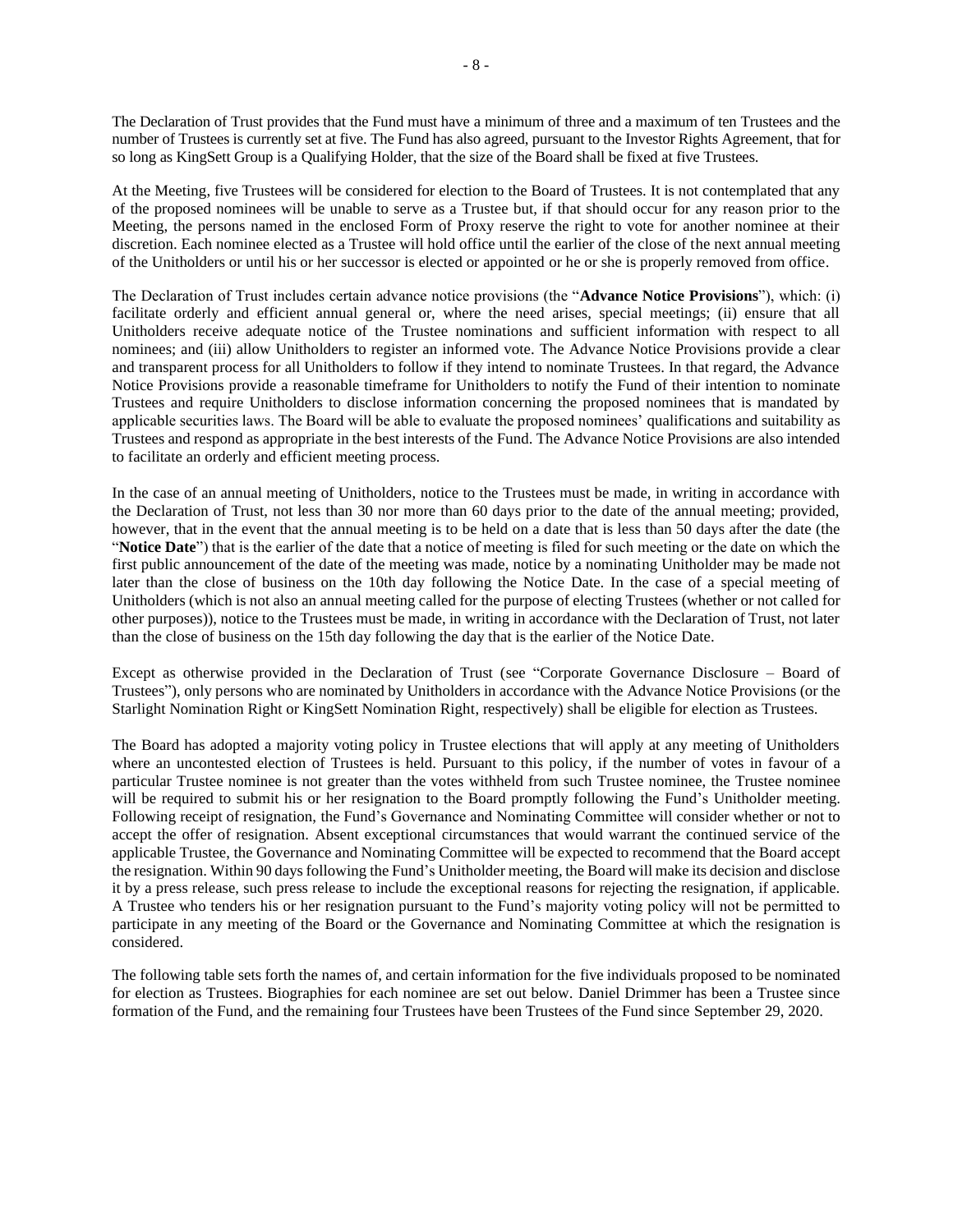| Name and Place of                                    | Office with                                           | <b>Present</b>                                                                                                                                                                                                                                                                                                                                                                 | <b>Class A Units Beneficially</b><br><b>Owned, or Controlled, or</b><br>Directed, Directly or<br><b>Indirectly as of March</b><br>23, 2021 |                   |                             | <b>Class C Units Beneficially</b><br><b>Owned, or Controlled, or</b><br>Directed, Directly or<br><b>Indirectly as of March 23,</b><br>2021 | <b>Class F Units Beneficially</b><br><b>Owned, or Controlled, or</b><br>Directed, Directly or<br><b>Indirectly as of March</b><br>23, 2021 |                   |
|------------------------------------------------------|-------------------------------------------------------|--------------------------------------------------------------------------------------------------------------------------------------------------------------------------------------------------------------------------------------------------------------------------------------------------------------------------------------------------------------------------------|--------------------------------------------------------------------------------------------------------------------------------------------|-------------------|-----------------------------|--------------------------------------------------------------------------------------------------------------------------------------------|--------------------------------------------------------------------------------------------------------------------------------------------|-------------------|
| <b>Residence</b>                                     | the Fund                                              | <b>Principal Occupation</b>                                                                                                                                                                                                                                                                                                                                                    | (f#)                                                                                                                                       | $({\bf 3})^{(1)}$ | (f#)                        | $({\bf \$})^{(2)}$                                                                                                                         | (f#)                                                                                                                                       | $({\bf 3})^{(3)}$ |
| Daniel Drimmer <sup>(4)</sup><br>Ontario, Canada     | Trustee.<br>Chairman                                  | President and Chief Executive<br>Officer of Starlight Group and<br>the general partner of the<br>Manager, President and Chief<br><b>Executive Officer of True</b><br>North Commercial REIT,<br>Chief Executive Officer of<br>Starlight U.S. Multi-Family<br>(No. 1) Core Plus Fund, and<br>Chief Executive Officer of<br>Starlight U.S. Multi-Family<br>(No. 2) Core Plus Fund | 494,289                                                                                                                                    | \$7,063,390       | $9,623,805$ <sup>(11)</sup> | \$145,144,246                                                                                                                              | Nil                                                                                                                                        | N/A               |
| Rob Kumer <sup>(7)</sup><br>Ontario, Canada          | Independent<br>$T$ rustee $^{(10)}$                   | Chief Investment Officer of<br>KingSett Capital Inc.                                                                                                                                                                                                                                                                                                                           | Nil                                                                                                                                        | N/A               | Nil                         | N/A                                                                                                                                        | Ni1                                                                                                                                        | N/A               |
| Graham Rosenberg <sup>(8)</sup><br>Ontario, Canada   | Independent<br>$Trustee$ <sup><math>(10)</math></sup> | Chief Executive Officer of<br>Dentalcorp Health Services<br><b>ULC</b>                                                                                                                                                                                                                                                                                                         | 38.859                                                                                                                                     | \$555,295         | Ni1                         | N/A                                                                                                                                        | Ni1                                                                                                                                        | N/A               |
| Harry Rosenbaum <sup>(6)(9)</sup><br>Ontario, Canada | Independent<br>Trustee <sup>(10)</sup>                | Principal of Ashton Woods<br>Homes and the Great Gulf<br>Group of Companies                                                                                                                                                                                                                                                                                                    | Nil                                                                                                                                        | N/A               | Nil                         | N/A                                                                                                                                        | Nil                                                                                                                                        | N/A               |
| Lawrence D. Wilder<br>(5)(7)(9)<br>Ontario, Canada   | Lead<br>Trustee <sup>(10)</sup>                       | Partner, Miller Thomson LLP                                                                                                                                                                                                                                                                                                                                                    | Nil                                                                                                                                        | N/A               | 16,000                      | \$241.309                                                                                                                                  | Nil                                                                                                                                        | N/A               |

 $\overline{\phantom{a}}$ Notes:

(1) Market value determined by multiplying the number of Class A Units by the closing price of the Class A Units on the Toronto Stock Exchange on March 23, 2021 of \$14.29.

(2) Market value determined by multiplying the number of Class A Units held assuming all such Class C Units were converted into Class A Units in accordance with their terms by the closing price of the Class A Units on the Toronto Stock Exchange on March 23, 2021 of \$14.29.

(3) Market value determined by multiplying the number of Class A Units held assuming all such Class F Units were converted into Class A Units in accordance with their terms by the closing price of the Class A Units on the Toronto Stock Exchange on March 23, 2021 of \$14.29.

- (4) Chairman of the Board of Trustees.
- (5) Lead Trustee.
- (6) Chair of the Audit Committee.
- (7) Member of the Audit Committee.
- (8) Chair of the Governance and Nominating Committee.
- (9) Member of the Governance and Nominating Committee.

(10) Independent for purposes of NI 58-101.

(11) Includes 9,623,805 held by D.D. Galaxy High Yield Debt LP, a limited partnership under control of Mr. Drimmer. Mr. Drimmer has economic exposure to 85.89% of such Class C Units.

### **Biographical Information**

Set out below is a biography of each of the Trustees of the Fund for the past five years or more.

### *Daniel Drimmer – Trustee, Chairman*

Daniel Drimmer is the founder, President and Chief Executive Officer of Starlight Group, a Canadian real estate asset management company focused on the acquisition, ownership and management of residential and commercial properties across Canada and the U.S., with a portfolio of approximately 70,000 multi-residential suites and over 8,000,000 square feet in commercial properties. In addition to the formation of Starlight Group, Mr. Drimmer is currently a director and Chief Executive Officer of the general partner of TSX-V-listed Starlight U.S. Multi-Family (No. 2) Core Plus Fund and TSX-V-listed Starlight U.S. Multi-Family (No. 1) Core Plus Fund and was previously a director and Chief Executive Officer of the general partner of the formerly TSX-V-listed Starlight U.S. Multi-Family (No. 1) Value-Add Fund and a director and the Chief Executive Officer of the general partner of the formerly TSX-V-listed Starlight U.S. Multi-Family (No. 5) Core Fund and its predecessors, is the founder, President, CEO and Chairman of the Board of TSXlisted True North Commercial REIT (TNT.UN) and was previously a trustee of the formerly TSX-listed Northview Apartment REIT. Mr. Drimmer also established TSX-listed True North Apartment REIT, and was the creator and sponsor of TSX-listed TransGlobe Apartment REIT. Over the last ten years, Mr. Drimmer has completed more than \$30 billion worth of acquisitions and dispositions in residential and commercial real estate (including nine initial public offerings). Mr. Drimmer obtained a Bachelor of Arts degree from the University of Western Ontario, and both a Master of Business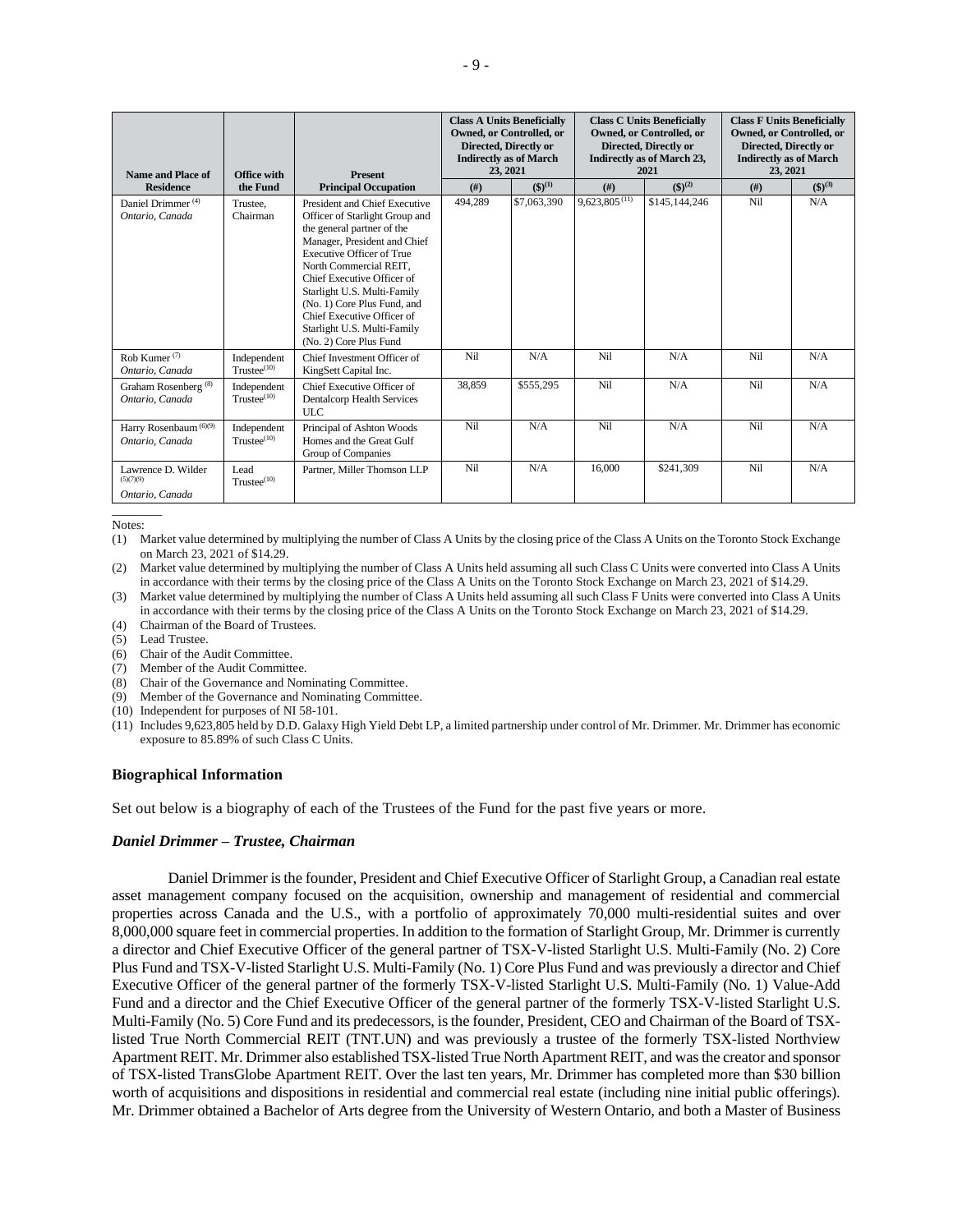Administration and a Master's degree in Contemporary European Policy Making from European University in Geneva, Switzerland and is a third generation real estate investor.

#### *Rob Kumer – Trustee (Independent)*

Rob Kumer is the Chief Investment Officer of KingSett Capital Inc., a leading Canadian private equity real estate investment business which co-invests with institutional and ultra-high net worth clients seeking to provide risk weighted returns through its various fund strategies. Mr. Kumer has responsibility for leading the Investments and Project Finance teams which source, underwrite and structure investment transactions for KingSett Capital Inc.'s various fund strategies. Founded in 2002, KingSett has raised \$12 billion of equity for its Growth, Income, Urban, Affordable Housing, and Mortgage strategies. Currently, KingSett Capital Inc., together with its affiliates, owns interests in a \$18 billion portfolio of assets. Mr. Kumer holds a degree in Honours Business Administration from the Ivey Business School at the University of Western Ontario, where he now sits as a member of the school's Advisory Board. As well, Mr. Kumer sits on the Board of Directors for the Sinai Health System Foundation.

#### *Graham Rosenberg – Trustee (Independent)*

Graham Rosenberg is the Founder, CEO and Chairman of the Board of Directors of Dentalcorp Health Services ULC ("**dentalcorp**"). Mr. Rosenberg founded dentalcorp in 2011, bringing with him extensive experience in principal investing and company building across North America, with a focus on consolidation-based strategies. In 2015 he was recognized in the EY Entrepreneur of the Year Ontario Awards, as Entrepreneur of the Year for Business Services. Mr. Rosenberg currently serves as a Governor of the Board of Governors of the North York General Hospital Foundation and was previously a director of TSX-V-listed Starlight U.S. Multi-Family (No. 1) Core Plus Fund. Mr. Rosenberg is a Chartered Professional Accountant and holds a Bachelor of Business Administration degree from the Schulich School of Business at York University and a Master of Business Administration degree from the Schulich School of Business at York University.

#### *Harry Rosenbaum – Trustee (Independent)*

Harry Rosenbaum is Co-Founder and Principal of the Great Gulf Group of Companies (Great Gulf Residential, First Gulf Corporation, Tucker HiRise and H+ME Technology). Mr. Rosenbaum is a Principal of Ashton Woods Homes, one of the largest privately held homebuilders in the U.S. He is a trustee of NEO Exchange Inc.-listed Starlight Hybrid Global Real Assets Trust and a director and member of the audit committee of the general partner of TSX-V-listed Starlight U.S. Multi-Family (No. 1) Core Plus Fund and a past board member of WPT Industrial Real Estate Investment Trust. Mr. Rosenbaum is Chair of the Real Estate and Properties Committee of UJA of Greater Toronto and a member of the board of directors of UJA of Greater Toronto. He was a director of the Sunnybrook Hospital Foundation and a director of the Advocates for Civil Liberties. Mr. Rosenbaum was formerly the Chairman of The Association for the Soldiers of Israel. Mr. Rosenbaum received his law degree from Osgoode Law School in 1974. He also holds a degree in Economics from York University.

#### *Lawrence D. Wilder – Lead Trustee (Independent)*

Mr. Wilder is a partner at Miller Thomson LLP and serves as co-chair of the Firm's national Capital Markets Group and co-leads the Firm's Hospitality Practice Group. Mr. Wilder has practiced corporate and securities law for over 30 years and has advised Canadian public issuers and their boards on a variety of corporate governance and securities law compliance matters. His specialties include corporate finance, mergers and acquisitions and private equity. Mr. Wilder is nationally recognized by *Chambers Canada*, *Best Lawyers*, *Lexpert* and *Martindale-Hubbell*. He holds an LLB from Osgoode Hall Law School.

#### **Corporate Cease Trade Order, Bankruptcies, Penalties or Sanctions**

No person proposed to be nominated for election as a Trustee at the Meeting is, or was within the ten years prior to the date hereof has been, a director, chief executive officer or chief financial officer of any company that (i) was subject to a cease trade order or similar order or an order that denied the company accessto any exemption under securities legislation, in each case in effect for a period of more than 30 consecutive days, that was issued while that person was acting in the capacity of a director, chief executive officer or chief financial officer of that company, or (ii) was subject to such an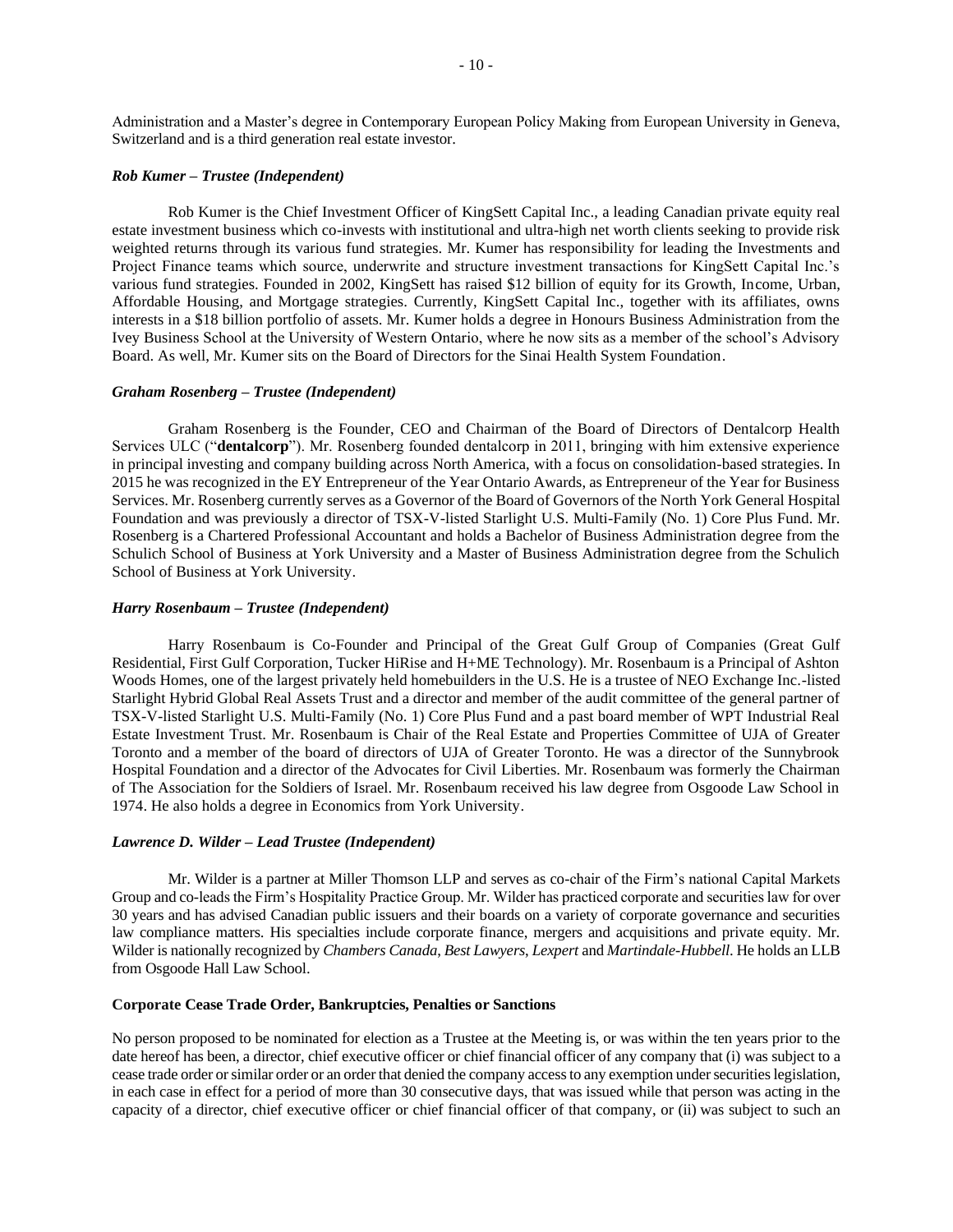order that was issued after that person ceased to be a director, chief executive officer or chief financial officer and which resulted from an event that occurred while the person was acting in that capacity.

No person proposed to be nominated for election as a Trustee at the Meeting is, or within the ten years prior to the date hereof has been, a director or executive officer of any company (including the Fund) that, while that person was acting in that capacity or within a year of ceasing to act in that capacity, became bankrupt, made a proposal under any legislation relating to bankruptcy or insolvency or was subject to or instituted any proceedings, arrangement or compromise with creditors or had a receiver, receiver manager or trustee appointed to hold its assets. In addition, no person proposed to be nominated for election as a Trustee at the Meeting, within the ten years prior to the date hereof become bankrupt, made a proposal under any legislation relating to bankruptcy or insolvency or become subject to or instituted any proceedings, arrangement or compromise with creditors or had a receiver, receiver manager or trustee appointed to hold the assets of such person.

Except for the following, no person proposed to be nominated for election as a Trustee at the Meeting, is or has been (i) subject to any penalties or sanctions imposed by a court relating to securities legislation or by a securities regulatory authority or has entered into a settlement agreement with a securities regulatory authority, or (ii) subject to any other penalties or sanctions imposed by a court or regulatory body that would likely be considered important to a reasonable investor making an investment decision.

Lawrence D. Wilder entered into a settlement agreement dated May 24, 2002 with the Ontario Securitise Commission (the "**OSC**") in connection with the OSC's proceeding brought in connection with YBM Magnex International Inc. The OSC had alleged that Mr. Wilder had made misleading statements in certain of his correspondence with OSC staff concerning due diligence in the course of clearing a final prospectus on behalf of his client. Pursuant to the settlement agreement, the proceeding was settled on the basis that Mr. Wilder provided an apology to the OSC staff (which was accepted) and agreed to pay certain costs incurred by the OSC in connection with the proceeding. There were no sanctions or penalties imposed on Mr. Wilder in connection with this matter.

## **Trustee Attendance**

As the Fund closed its initial public offering and the acquisition of its initial portfolio of properties on November 2, 2020, the Board did not hold any meetings during the period ended December 31, 2020.

### **Trustee Compensation**

The Fund is a recently established entity and has not completed a financial year. For the period from formation on April 14, 2020 to November 2, 2020, no compensation was paid by the Fund to the Trustees. Since November 2, 2020, the Fund has paid to each of Graham Rosenberg, Harry Rosenbaum and Lawrence D. Wilder a pro-rated annual retainer of \$40,000 per annum. As nominees of Starlight Group and KingSett Group, respectively, Mr. Drimmer and Mr. Kumer do not receive any remuneration for their role as Trustees. Each Trustee is reimbursed for all reasonable travel and ancillary expenses incurred for attending meetings but will not otherwise be paid a meeting fee per meeting attended in person or by phone. The Trustees do not receive any additional remuneration for acting as directors on the boards of any of the Fund's subsidiaries. The chair of the Audit Committee receives an additional retainer of \$10,000 per annum (pro-rated for 2020). The Lead Trustee and the chair of the Governance and Nominating Committee do not receive any additional retainers for their respective roles.

The Governance and Nominating Committee may engage an independent consultant with respect to Trustee compensation. The Governance and Nominating Committee makes its own decisions, which may reflect factors and considerations other than the information and recommendations provided by any such external consultant. The Governance and Nominating Committee did not retain any independent professional compensation consultant in 2020 with respect to Trustee compensation.

The following table provides a summary of the fees earned by, paid to, or otherwise awarded to each Trustee for the fiscal year ending December 31, 2020: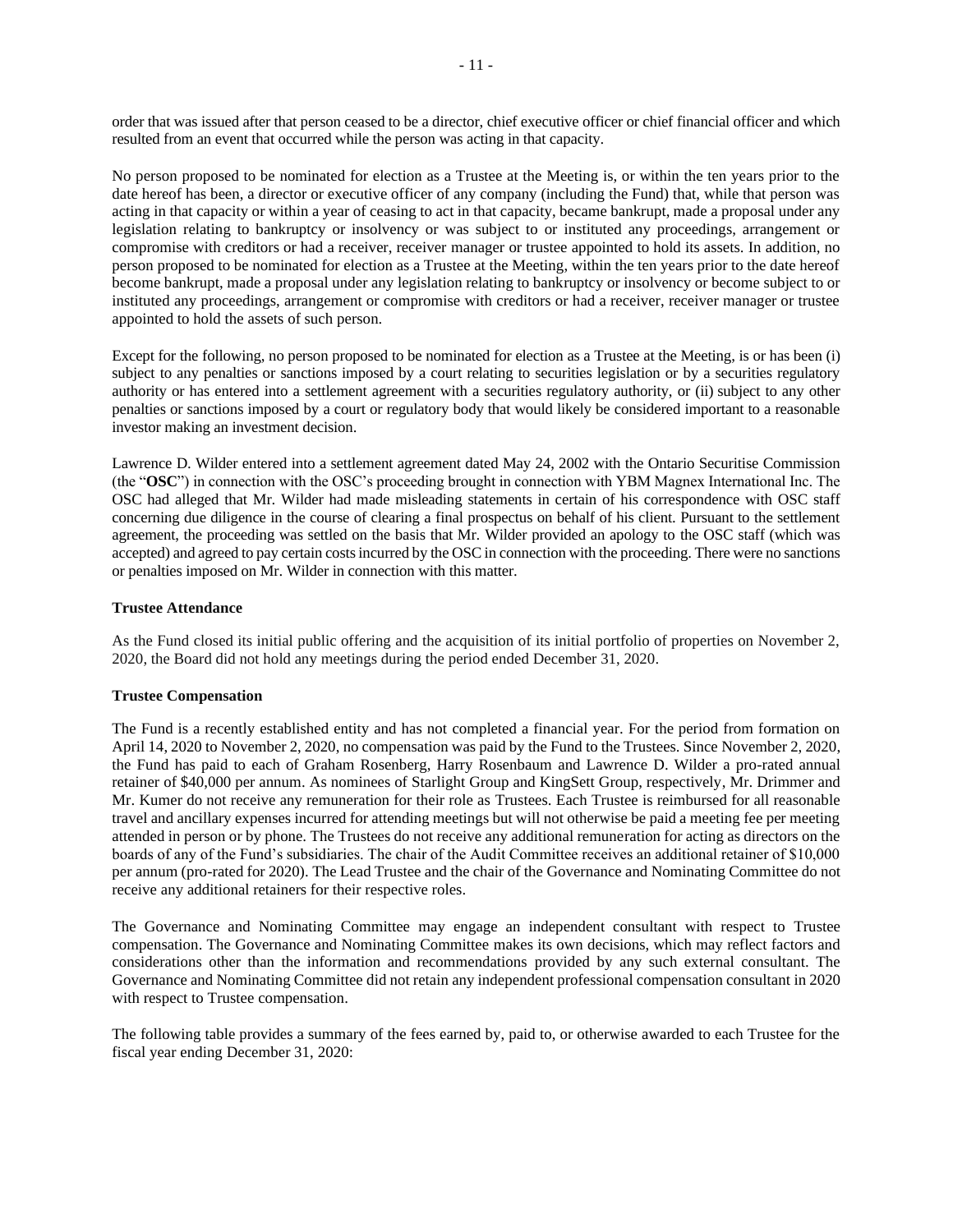| <b>Name</b>        | <b>Annual Retainer</b> | Chair<br><b>Compensation</b> | <b>All Other</b><br><b>Compensation</b> | <b>Total</b><br>Compensation <sup>(1)</sup> |
|--------------------|------------------------|------------------------------|-----------------------------------------|---------------------------------------------|
| Daniel Drimmer     | Nil                    | Nil                          | Nil                                     | Nil                                         |
| Rob Kumer          | Nil                    | Nil                          | Nil                                     | Nil                                         |
| Graham Rosenberg   | \$6,575.34             | Nil                          | Nil                                     | \$6,575.34                                  |
| Harry Rosenbaum    | \$6,575.34             | \$1,643.84                   | Nil                                     | \$8,219.18                                  |
| Lawrence D. Wilder | \$6,575.34             | Nil                          | Nil                                     | \$6,575.34                                  |

 $\sim$ Note:

(1) Table does not include any amounts paid as reimbursement for expenses.

#### *Equity Incentive Plan*

The Fund does not and will not have an equity incentive plan pursuant to which cash or non-cash compensation has been distributed to any Trustee. The Fund does not have any stock appreciation rights or incentive plans, and it has not issued any stock options to any Trustee.

## **2. Appointment of Auditors**

**The proxyholders specified by management of the Fund in the enclosed Form of Proxy, if not expressly directed to the contrary in such Form of Proxy, will vote such proxies FOR the appointment of KPMG as auditors of the Fund and the authorization of the Trustees to fix the auditors' remuneration.**

The audit committee of the Fund (the "**Audit Committee**") recommends to the Unitholders that KPMG be appointed as the independent auditors of the Fund, to hold office until the next annual meeting of the Unitholders or until their successor is appointed, and that the Trustees be authorized to fix the remuneration of the auditors.

KPMG has been the auditors of the Fund since its formation on April 14, 2020.

## **COMPENSATION DISCUSSION AND ANALYSIS**

The Fund's Chief Executive Officer and the Chief Financial Officer are employed by the Fund's external asset manager, Starlight Investments CDN AM Group LP (the "**Manager**"). The balance of the executive team is employed by the Fund.

The Fund currently employs each of Mr. Karl Bomhof as its Vice President, Legal and Corporate Secretary, Ms. Linay Freda, Vice President, Operations, Northern Region and Ms. Lizaine Wheeler, Vice President, Operations, Southern Region on a full-time basis pursuant to an employment agreement between the Fund and the respective executive (see "– Employment Agreements" below). The Chief Executive Officer, in consultation with the Board, makes decisions regarding the salary and annual bonus for such executive officers and approves goals and objectives relevant to such compensation. The Chief Executive Officer also assesses the compensation of such executive officers in light of the Fund's performance, unitholder return, compensation paid to senior management in comparable organizations and such other factors as the Chief Executive Officer, in consultation with the Board, considers relevant from time to time.

Pursuant to the terms of the management agreement among the Fund, Northview Canadian HY Properties LP ("**NV LP**") and the Manager (the "**Management Agreement**"), the Manager is appointed as the sole and exclusive manager of the affairs of the Fund. The Manager provides the Fund with specified management services, including providing the services of the Chief Executive Officer and the Chief Financial Officer. The Chief Executive Officer and Chief Financial Officer are compensated by the Manager and are not employees of the Fund, and the compensation received by such persons from the Manager is not within or subject to the discretion of the Board. As such, any variability in compensation paid by the Manager to the Chief Executive Officer and the Chief Financial Officer does not impact the Fund's financial obligations.

In consideration for providing specified management services, including providing the services of the Chief Executive Officer and the Chief Financial Officer, the Fund and NV LP pay the Manager an aggregate base annual management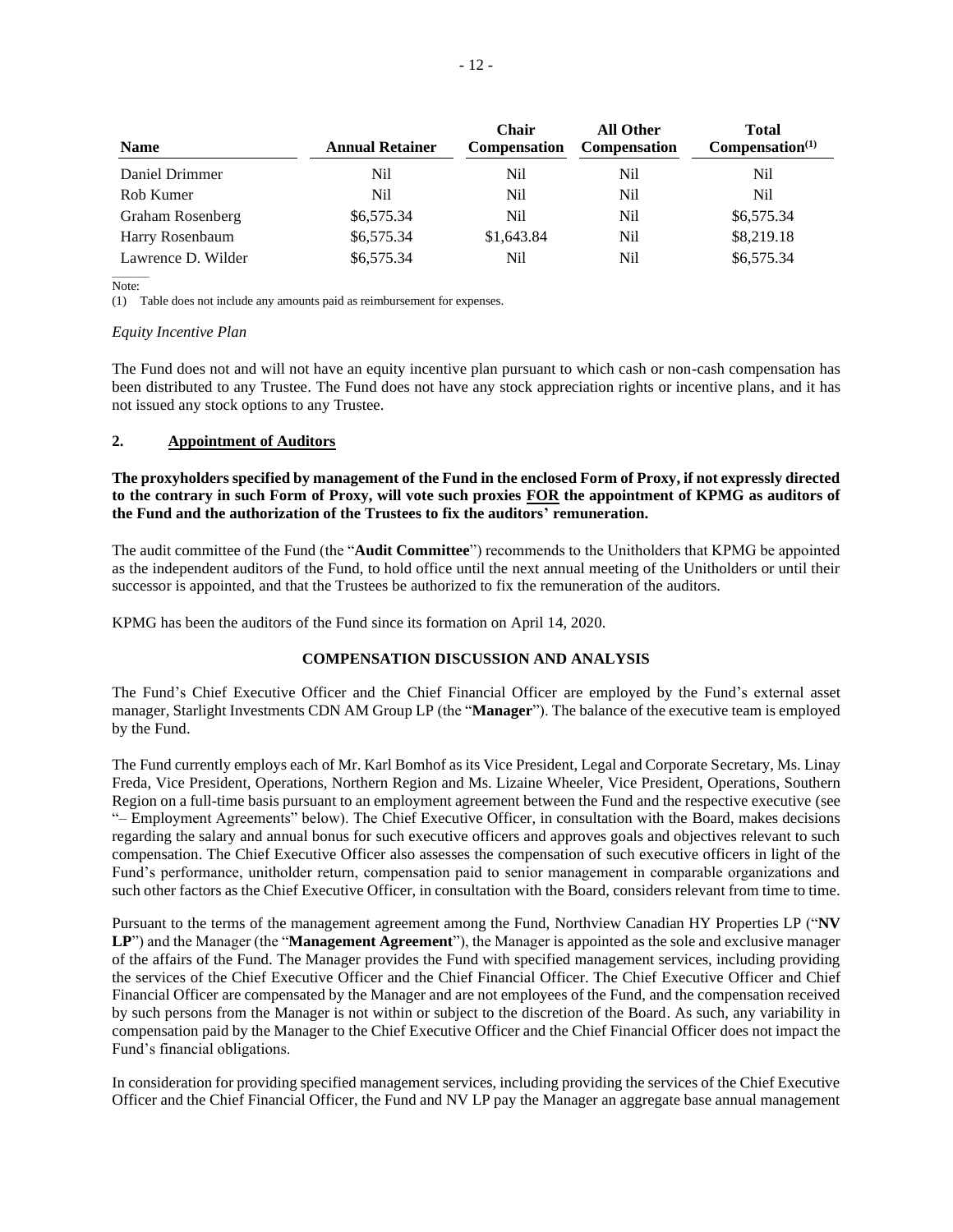fee (the "**Asset Management Fee**") equal to 0.35% of the greater of: (A) the value of the assets of the Fund and its consolidated subsidiaries, as shown on its then most recent consolidated balance sheet prepared in accordance with IFRS; and (B) the historical cost of the investment properties, plus (i) the carrying value of cash and cash equivalents; (ii) the carrying value of mortgages receivable; and (iii) the historical cost of other assets and investments used in operations, calculated and payable on a monthly basis in arrears in cash on the first day of each month.

The Fund does not have any employment agreements with the Chief Executive Officer and Chief Financial Officer and does not pay any cash compensation to such individuals. Rather, as employees of the Manager, those individuals are compensated by the Manager. Compensation paid to those employees of the Manager is attributable to time spent on the activities of the Fund.

The Manager has sole responsibility for determining the compensation of Chief Executive Officer and Chief Financial Officer. As a private company, the Manager is not required to disclose the basis for determining the compensation of its employees.

The following Compensation Discussion and Analysis is intended to describe the portion of the compensation of: (i) the Chief Executive Officer; and (ii) the Chief Financial Officer that is attributable to time spent on the Fund's activities, and the compensation of the (i) the Vice President, Legal and Corporate Secretary; (ii) the Vice President, Operations, Northern Region; and (iii) the Vice President, Operations, Southern Region of the Fund, and supplements the more detailed information concerning executive compensation that appears in the tables and the accompanying narrative that follow.

Decisions with respect to the salary and annual bonus for the Fund's executive officers for the year ended December 31, 2020 were made by the Fund in connection with its initial public offering. The following compensation discussion and analysis reflects the practices subsequently adopted by the Fund.

## **Principal Elements of Compensation**

### *CEO and CFO*

As a private company, the Manager's process for determining executive compensation for the Chief Executive Officer and Chief Financial Officer is straightforward, with no specific formula for determining the amount of each element of compensation, and no formal approach applied by the Manager for determining how one element of compensation fits into the overall compensation objectives in respect of the activities of the Fund. Objectives and performance measures may vary from year to year as determined to be appropriate by the Manager without reference to any formal benchmarking.

### *Fund Executives*

The Fund's compensation practices are designed to retain, motivate and reward its executive officers for their performance and contribution to the long-term success of the Fund. The Fund seeks to compensate its executive officers by combining short and long-term cash incentives. It also seeks to reward the achievement of issuer and individual performance objectives. The Fund seeks to set issuer performance goals that reach across all business areas and include achievements in financial and business development. The Fund seeks to tie individual goals to the area of the executive officer's primary responsibility. These goals may include the achievement of specific financial or business development goals.

The Fund seeks to establish a pay mix for its officers which provides a competitive set salary with a significant portion of compensation awarded on both issuer and personal performance, although the relative importance between individual performance objectives and issuer performance goals is not rigidly predetermined. Objectives and performance measures may vary from year to year as determined to be appropriate by the Manager without reference to any formal benchmarking.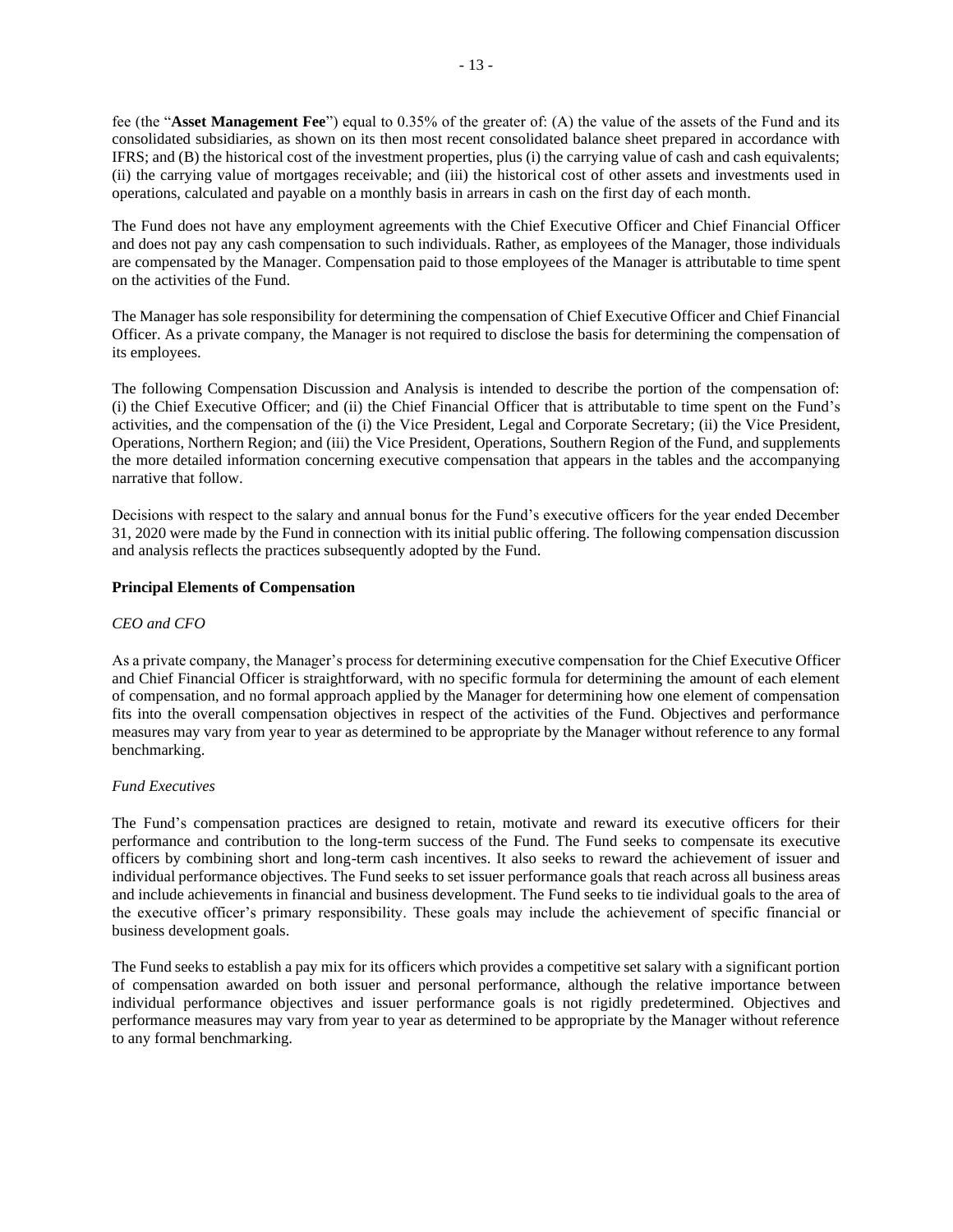#### *Compensation Components*

The compensation of the named executive officers (as defined below) includes two major elements: (i) base salary, paid by the Manager in the case of the Chief Executive Officer and Chief Financial Officer, and by the Fund in respect of the other NEOs; and (ii) cash bonuses, paid by the Manager in the case of the Chief Executive Officer and Chief Financial Officer, and by the Fund in respect of the other NEOs. The Fund does not have any long-term equity incentive plans, pursuant to which cash or non-cash compensation has been or will be paid or distributed to any NEO or Trustee. In addition, the Fund does not have any stock appreciation rights, incentive plans, medium-term incentives or pension plans. Perquisites and personal benefits are not a significant element of compensation of the NEOs. These two principal elements of compensation are described below.

#### **Base Salaries**

Base salaries are intended to provide an appropriate level of fixed compensation that will assist in retention and recruitment. Base salaries are determined on an individual basis, taking into consideration the past, current and potential contribution to the success of the Fund, the position and responsibilities of the NEOs and competitive industry pay practices for other real estate funds, real estate investment trusts and corporations of comparable size. Neither the Manager nor the Fund benchmarks compensation to a specific peer group. Increases in base salary are at the sole discretion of the Manager, in respect of the Chief Executive Officer and Chief Financial Officer, and at the sole discretion of the Fund in respect of the other NEOs. The Fund may review the compensation payable to the Chief Executive Officer and Chief Financial Officer by the Manager and provide recommendations to the Manager, which are considered in good faith by the Manager, but are not binding upon the Manager.

Base salaries are reviewed annually and increased at the discretion of the Manager or the Fund, as applicable. For the year ended December 31, 2020, the annual base salary of the Chief Executive Officer and Chief Financial Officer that is attributable to time spent on the activities of the Fund was set by the Manager at \$550,000 and \$485,000, respectively, and the annual base salary of the Vice President, Legal and Corporate Secretary, Vice President, Operations, Northern Region and Vice President, Operations, Southern Region was set by the Fund at \$250,000, \$264,000 and \$264,000, respectively. For the year ending December 31, 2021, the Manager and the Fund, respectively, have determined not to increase the base salaries for any of the applicable NEOs.

#### **Annual Cash Bonuses**

Annual cash bonuses are discretionary and are not awarded pursuant to a formal incentive plan. Annual cash bonuses are awarded based on qualitative and quantitative performance standards, and reward performance of the Fund or the NEO individually. The determination of the performance of the Fund may vary from year to year depending on economic conditions and conditions in the real estate industry and may be based on measures such as Unit price performance, the meeting of financial targets against budget, the meeting of acquisition objectives and balance sheet performance. Individual performance factors vary and may include completion of specific projects or transactions and the execution of day-to-day management responsibilities. Pursuant to the employment agreements entered into between the Fund and the Vice President, Legal and Corporate Secretary, Vice President, Operations, Northern Region and Vice President, Operations, Southerm Region, the NEOs are each entitled to an annual incentive of up to 40% of their respective annual base salary, or such other amount as may be determined by the Fund.

With respect to the Chief Executive Officer and Chief Financial Officer, the Fund may review the bonuses payable to such officers by the Manager, and provide recommendations to the Manager, which are considered in good faith by the Manager but are not binding upon the Manager.

### **Compensation Consultant**

During 2020, the Fund did not engage any independent professional compensation consultant with respect to compensation of its named executive officers.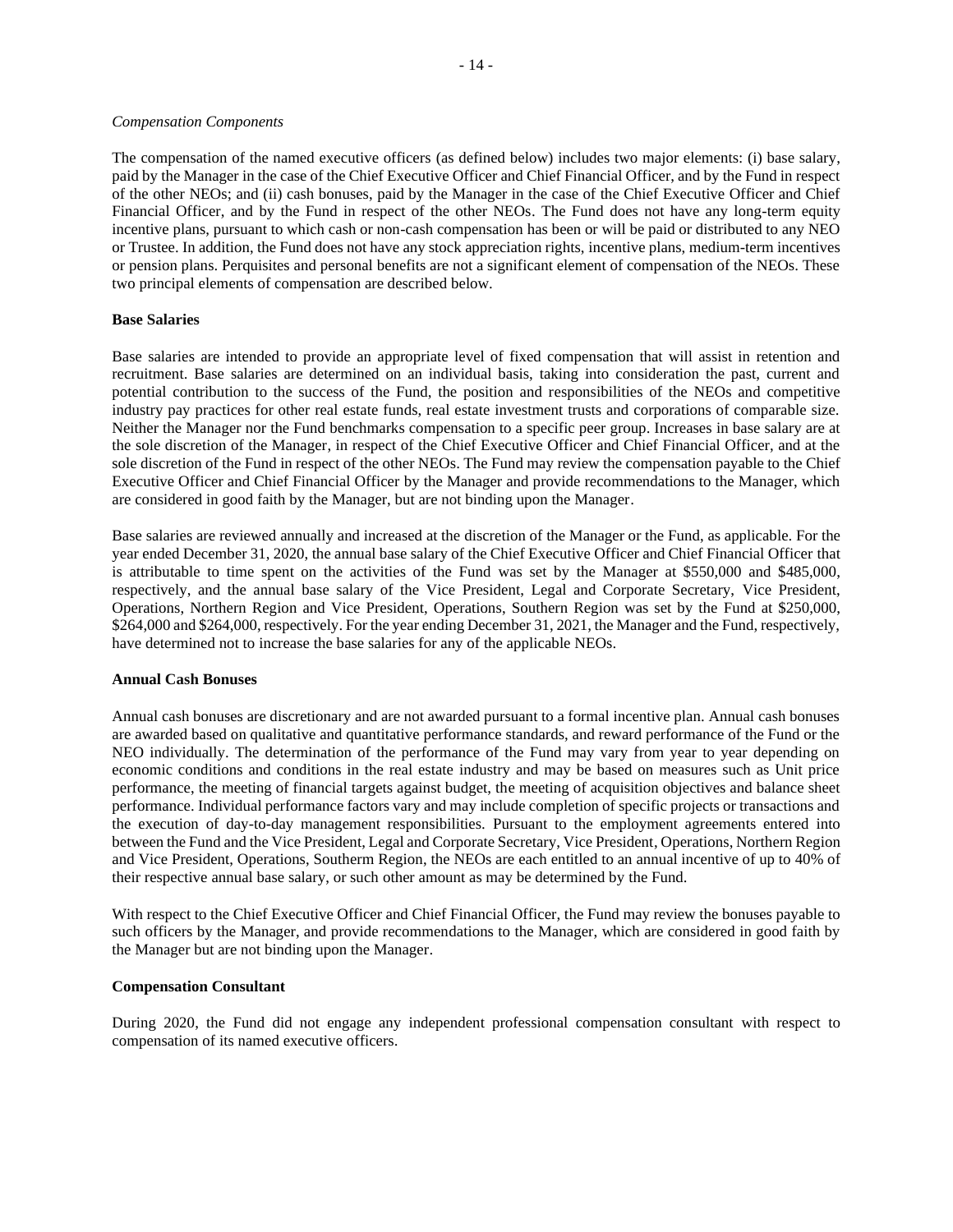#### **Compensation Risk**

The Board of Trustees considers the implications of the risks associated with the Fund's compensation policies and practices as part of its responsibility to ensure that the compensation for the Trustees and the named executive officers of the Fund align the interests of the Trustees, the named executive officers with Unitholders and the Fund as a whole. The Fund's insider trading policy prohibits all executive officers and Trustees of the Fund from selling "short" or selling "call options" on any of the Fund's securities and from purchasing financial instruments, such as prepaid variable forward contracts, equity swaps, collars or units of exchange funds that are designed to hedge or offset a decrease in the market value of equity securities held directly or indirectly by such executive officers and Trustees.

#### **Summary Compensation Table**

The following table sets forth all compensation earned from the Manager by those individuals acting as the Fund's Chief Executive Officer, Chief Financial Officer, Vice President, Legal and Corporate Secretary, Vice President, Operations, Northern Region and Vice President, Operations, Southerm Region (collectively, the "**named executive officers**" or "**NEOs**") in respect of the year ended December 31, 2020.

|                                                                                                      |              |                       | Unit-<br>based<br>awards | Option-<br>based<br>awards | <b>Non-Equity Incentive</b><br><b>Plan Compensation</b> |                                 |                         |                                                 |                              |
|------------------------------------------------------------------------------------------------------|--------------|-----------------------|--------------------------|----------------------------|---------------------------------------------------------|---------------------------------|-------------------------|-------------------------------------------------|------------------------------|
| Name and<br><b>Principal Position</b>                                                                | $Year^{(1)}$ | Salary <sup>(2)</sup> |                          |                            | <b>Annual</b><br>incentive<br>plans                     | Long-term<br>incentive<br>plans | <b>Pension</b><br>Value | <b>All Other</b><br>Compensation <sup>(3)</sup> | <b>Total</b><br>Compensation |
| Todd Cook <sup>(4)</sup><br>Chief Executive Officer                                                  | 2020         | \$92,613              |                          |                            | $$82,500^{(5)}$                                         |                                 |                         |                                                 | \$175,113                    |
| Leslie Veiner <sup>(4)</sup><br>Chief Financial Officer                                              | 2020         | \$79,586              |                          |                            | $$65,000^{(5)}$$                                        |                                 |                         |                                                 | \$144,586                    |
| Karl Bomhof<br>Vice President, Legal<br>and Corporate                                                | 2020         | \$32,692              |                          |                            | $$16,667^{(5)}$                                         |                                 |                         | $$30,000^{(6)}$                                 | \$79,359                     |
| Secretary<br>Linay Freda,<br>Vice President,<br>Operations, Northern                                 | 2020         | \$34,523              |                          |                            | $$17,600^{(5)}$                                         |                                 |                         |                                                 | \$52,123                     |
| Region<br>Lizaine Wheeler, Vice<br>President, Operations,                                            | 2020         | \$34,523              |                          |                            | $$17,600^{(5)}$                                         |                                 |                         |                                                 | \$52,123                     |
| Southern Region<br>Daniel Drimmer <sup>(7)</sup><br>Former Interim Chief<br><i>Executive Officer</i> | 2020         |                       |                          |                            |                                                         |                                 |                         |                                                 |                              |
| Martin Liddell <sup>(8)</sup><br>Former Interim Chief                                                | 2020         |                       |                          |                            |                                                         |                                 |                         |                                                 |                              |

*Financial Officer*

 $\overline{\phantom{a}}$ Notes:

(1) The Fund was established on April 14, 2020 and accordingly, information is not provided with respect to prior years.

(2) On an annualized basis, salaries paid or allocated to the named executive officers for the year ended December 31, 2020 would have been as follows: Mr. Cook, \$550,000; Mr. Veiner, \$485,000; Mr. Bomhof, \$250,000, Ms. Freda, \$264,000 and Ms. Wheeler, \$264,000. See also Note 4.

(3) Perquisites and personal benefits for each of the named executive officers did not exceed the lesser of \$50,000 and 10% of the individual's salary for the year.

(4) The amounts allocated as salary in the table in respect of Messrs. Cook and Veiner represent the portion of each such named executive officer's salary from the Manager that is attributable to the activities of the Fund and was determined by the Manager solely for the purposes of this table, based on the role, responsibility and time spent by the named executive officer to fulfill the requirements of his office with the Fund. The Manager (and not the Fund) is responsible for any such amounts payable to the named executive officers and there is no charge back to the Fund for such compensation.

(5) Based on the pro-rated annual salary of the respective executives.

(6) Mr. Bomhof received a signing/retention bonus of \$30,000 for agreeing to join the Fund as an executive.

(7) Mr. Drimmer acted as the Interim Chief Executive Officer of the Fund from the date of formation of the Fund until closing of the Fund IPO (as defined herein) on November 2, 2020. Mr. Drimmer did not receive any compensation for acting in such capacity.

(8) Mr. Liddell acted as the Interim Chief Financial Officer of the Fund from the date of formation of the Fund until closing of the Fund IPO on November 2, 2020. Mr. Liddell did not receive any compensation for acting in such capacity.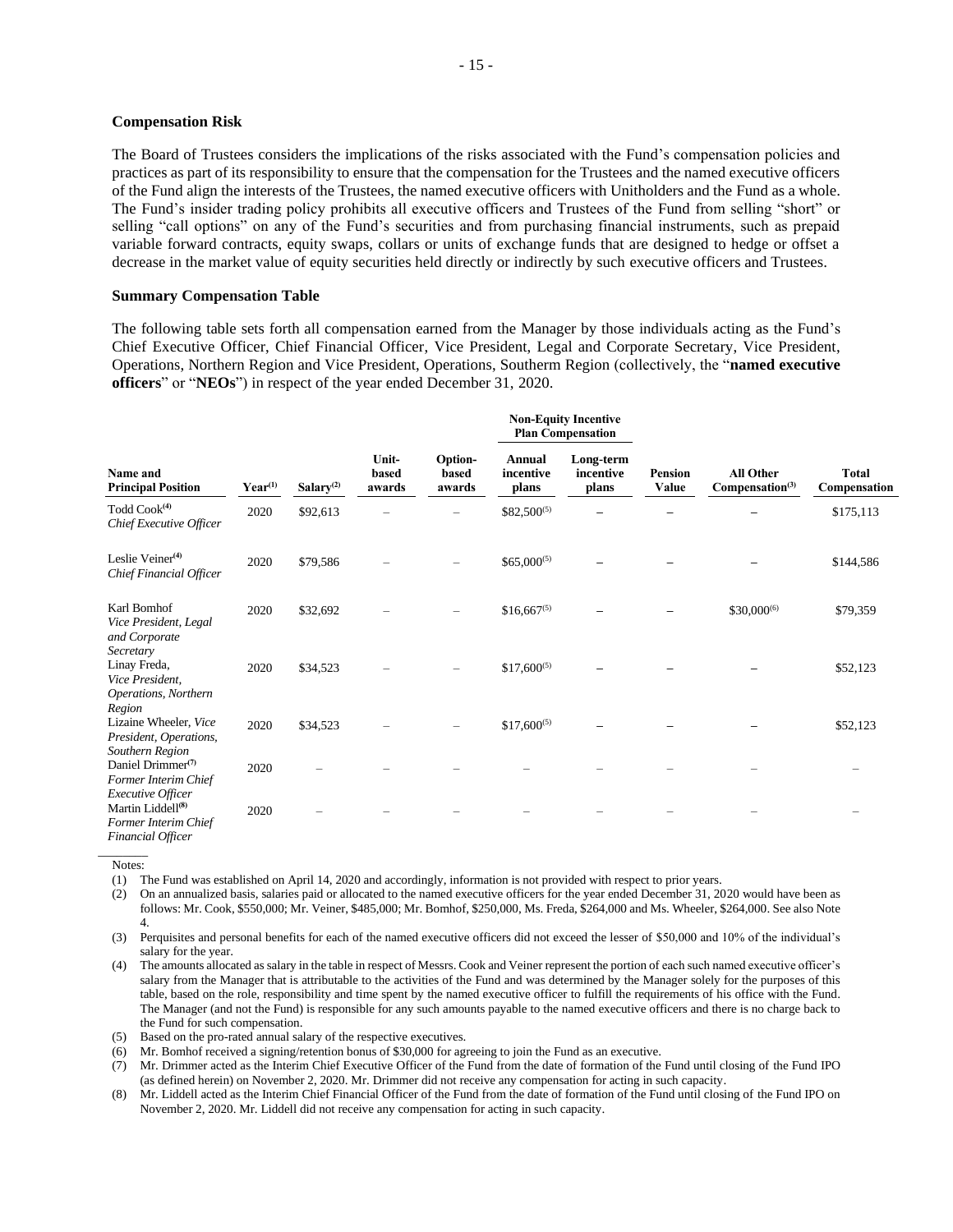#### **Equity Incentive Plan**

The Fund does not have an equity incentive plan and has not granted any equity-based compensation to any executive officer.

#### **Pension Plan Benefits**

The Fund does not have and will not implement a pension plan for its executive officers.

#### **Change of Control Benefits**

The Fund does not currently have any policy related to termination or change of control benefits and none of the named executive officers of the Fund are entitled by any contract or arrangement to any change of control benefits from the Fund or for which the Fund would be responsible for reimbursing the Manager.

#### **Employment Agreements**

Pursuant to the terms of an employment agreement with the Manager, Mr. Todd Cook is employed by the Manager for an indefinite term and, pursuant to the Management Agreement, the services of Mr. Cook as the Chief Executive Officer of the Fund are provided to the Fund by the Manager. Mr. Cook's employment agreement with the Manager provides for an annual base salary of \$550,000 and an annual incentive as may be determined by the Manager, with a target of 90% of annual base salary. Mr. Cook's employment agreement also provides for a 12-month non-solicit with respect to the Manager's employees, clients or tenants.

Pursuant to the terms of an employment agreement with the Manager, Mr. Leslie Veiner is employed by the Manager for an indefinite term and, pursuant to the Management Agreement, the services of Mr. Veiner as the Chief Financial Officer of the Fund are provided to the Fund by the Manager. Mr. Veiner's employment agreement with the Manager provides for an annual base salary of \$485,000 and an annual incentive as may be determined by the Manager, with a target of 90% of annual base salary. Mr. Veiner's employment agreement also provides for a 12-month non-solicit with respect to the Manager's employees, clients or tenants.

Pursuant to the terms of an employment agreement with the Fund, Mr. Karl Bomhof serves as the Fund's Vice President, Legal and Corporate Secretary for an indefinite term. The agreement provides for an annual base salary of \$250,000, and an annual incentive of up to 40% of annual base salary or such other amount as may be determined by the Fund, upon the achievement of certain individual and Fund goals established by the Fund. In addition, Mr. Bomhof's employment agreement provided for a signing/retention bonus of \$30,000 for agreeing to join the Fund as an executive. If Mr. Bomhof resigns or is terminated for cause within the 12-month period following the closing of the Fund's initial public offering, Mr. Bomhof will be required to repay the signing/retention bonus. Mr. Bomhof's employment agreement also provides for a 12-month non-solicit with respect to the Fund's employees, clients or tenants.

Pursuant to the terms of an employment agreement with the Fund, Ms. Linay Freda serves as the Fund's Vice President, Operations, Northern Region for an indefinite term. The agreement provides for an annual base salary of \$264,000, and an annual incentive of up to 40% of annual base salary or such other amount as may be determined by the Fund, upon the achievement of certain individual and Fund goals established by the Fund. Ms. Freda's employment agreement also provides for a 12-month non-solicit with respect to the Fund's employees, clients or tenants.

Pursuant to the terms of an employment agreement with the Fund, Ms. Lizaine Wheeler serves as the Fund's Vice President, Operations, Southern Region for an indefinite term. The agreement provides for an annual base salary of \$264,000, and an annual incentive of up to 40% of annual base salary or such other amount as may be determined by the Fund, upon the achievement of certain individual and Fund goals established by the Fund. Ms. Wheeler's employment agreement also provides for a 12-month non-solicit with respect to the Fund's employees, clients or tenants.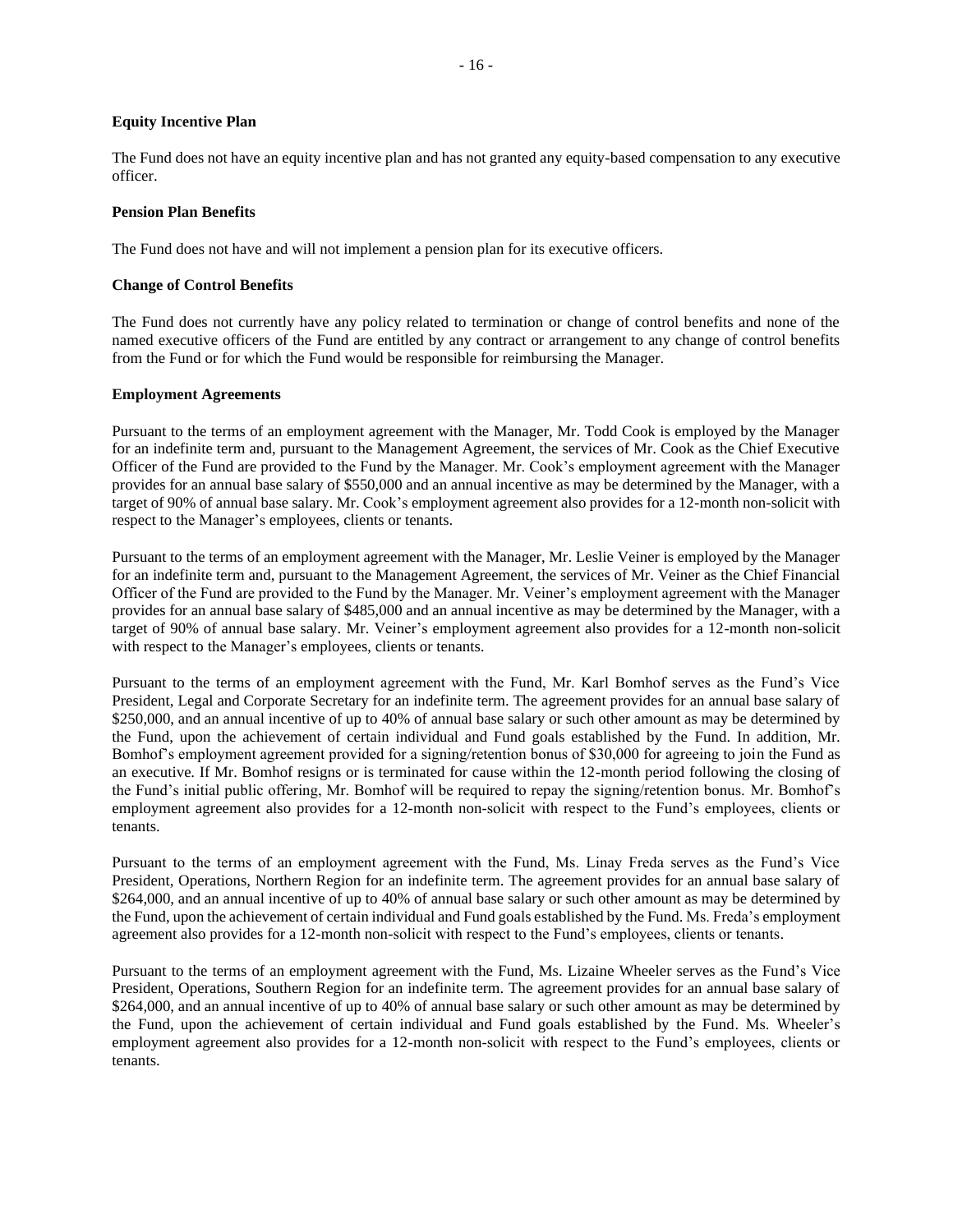#### **SECURITIES AUTHORIZED FOR ISSUANCE UNDER EQUITY COMPENSATION PLANS**

The Fund does not and will not have an equity incentive plan pursuant to which cash or non-cash compensation has been paid or distributed to any executive officer. The Fund does not have any stock appreciation rights or incentive plans, and the Fund has not issued any stock options.

## **INDEBTEDNESS OF TRUSTEES AND EXECUTIVE OFFICERS**

No Trustee, executive officer or Trustee nominee proposed for election at the Meeting (or any associates thereof) are indebted to the Fund or any of its subsidiaries and none of the Fund or any of its subsidiaries has guaranteed or otherwise agreed to provide assistance in the maintenance or servicing of any indebtedness of any Trustee, executive officer or Trustee nominee proposed for election at the Meeting (or any associates thereof).

### **INTEREST OF INFORMED PERSONS IN MATERIAL TRANSACTIONS**

To the knowledge of the Fund, after due inquiry, except as noted below and as may be described elsewhere in this Circular, no informed person (as defined in National Instrument 51-102 — *Continuous Disclosure Obligations*) of the Fund, no proposed Trustee of the Fund and no known associate or affiliate of any such informed person or proposed Trustee, has or had any material interest, direct or indirect, in any transaction since the commencement of the Fund's most recently completed financial year, or in any proposed transaction that has materially affected or would materially affect the Fund or any of its subsidiaries. As disclosed herein:

- (a) the Fund issued an initial Class C Unit to Starlight Group (a corporation controlled by Daniel Drimmer) on the formation of the Fund pursuant to the Declaration of Trust;
- (b) upon closing of the Fund's initial public offering on November 2, 2020 (the "**Fund IPO**") and the acquisition of the Fund's properties from Northview Apartment Real Estate Investment Trust (the "**Acquisition Transaction**"), D.D. Galaxy High Yield Debt LP, a limited partnership controlled by Daniel Drimmer, acquired ownership and control over an aggregate of 9,623,805 Class C Units having a value of approximately \$120.3 million at the time of the closing of the Fund IPO and Acquisition Transaction;
- (c) upon closing of the Fund IPO, KingSett Group acquired an aggregate of 6,415,870 Class C Units having a value of approximately \$80.2 million. Pursuant to the Investor Rights Agreement, provided that KingSett Group is a Qualifying Holder, KingSett Group is entitled to certain "demand" registration rights to require the Fund to use reasonable commercial efforts to file one or more prospectuses with applicable Canadian securities regulatory authorities, qualifying the Class A Units issuable on conversion of the Class C Units held by KingSett Group;
- (d) upon closing of the Fund IPO, AIMCo Realty acquired an aggregate of 3,207,935 Class C Units having a value of approximately \$40.1 million. Pursuant to the Investor Rights Agreement, provided that AIMCo Realty is a Qualifying Holder, AIMCo Realty is entitled to certain "demand" registration rights to require the Fund to use reasonable commercial efforts to file one or more prospectuses with applicable Canadian securities regulatory authorities, qualifying the Class A Units issuable on conversion of the Class C Units held by AIMCO Realty;
- (e) the Fund is managed by the Manager pursuant to the Management Agreement (see "Management Agreement" below); and
- (f) the Carried Interest (as defined in the Fund's annual information form for the year ended December 31, 2020 (the "**AIF**")) holders being entities controlled by Mr. Drimmer through Starlight West LP's direct interest in Northview Canadian HY Holdings LP, are entitled to the Carried Interest, being 20% of the amounts calculated as being distributable above the Minimum Return (as defined in the AIF) in respect of each class of Units, subject to a catch-up wherein the relative amounts calculated as being distributable in excess of the Minimum Return will be split 50/50 as between Unitholders and the Carried Interest holders until the relative amounts calculated as being distributable in excess of the Investors Capital Return Base (as defined in the AIF) are 80% as to Unitholders of such class and 20% as to the Carried Interest holders.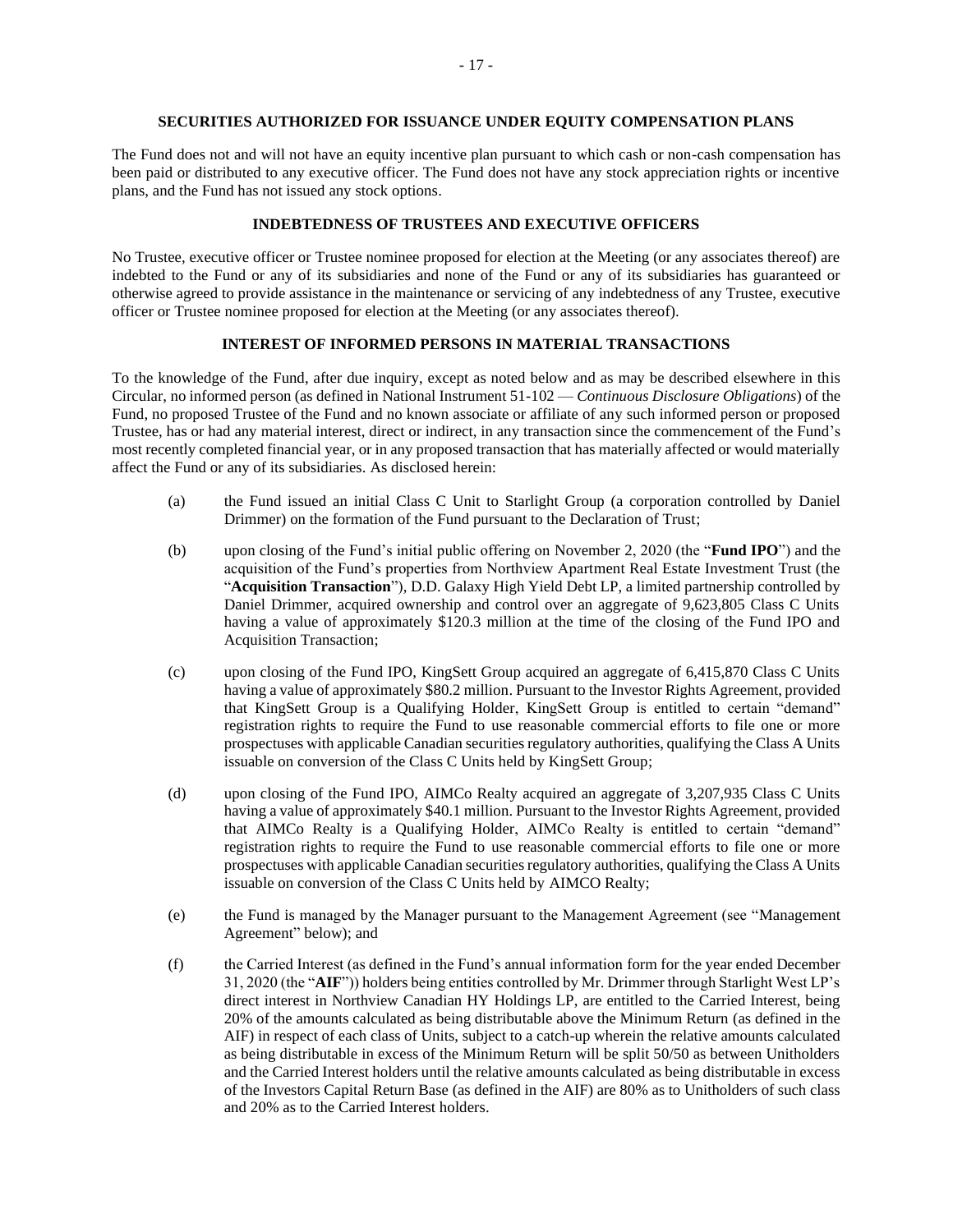#### **MANAGEMENT AGREEMENT**

The Manager is the external asset manager of the Fund, as further described below. The Manager's head office is located at 3280 Bloor Street West, Centre Tower, Suite 1400, Toronto, Ontario, M8X 2X3.

The Manager is a wholly-owned subsidiary of Starlight Group. Mr. Daniel Drimmer, the Chairman of the Board is Starlight Group's sole beneficial shareholder and director as at the date hereof. To the best of the Fund's knowledge, the following persons act as executive officers of Starlight Group as of the date hereof: (i) Mr. Daniel Drimmer, a resident of Toronto, Ontario, is the President and Chief Executive Officer of Starlight Group; (ii) Ms. Tracy Sherren, a resident of Hammonds Plains, Nova Scotia, is the President, Canadian Commercial of Starlight Group; (iii) Mr. Glen Hirsh, a resident of Toronto, Ontario is the Chief Operating Officer of Starlight Group; (iv) Mr. David Hanick, a resident of Toronto, Ontario, is the Chief Legal Officer of Starlight Group; and (v) Mr. Martin Liddell, a resident of Toronto, Ontario, is the Chief Financial Officer of Starlight Group.

Neither Starlight Group nor any director or executive officer of Starlight Group, nor any of their respective affiliates or associates, is, or has at any time since April 14, 2020 (the date of formation of the Fund), been indebted to the Fund or its subsidiaries or been engaged in any significant transaction or arrangement with the Fund, except otherwise disclosed in this Circular.

Pursuant to the terms of the Management Agreement, the Manager is appointed as the sole and exclusive manager of the affairs of the Fund. The Manager provides the Fund with specified management services, including providing the services of the Chief Executive Officer and the Chief Financial Officer. The Chief Executive Officer and the Chief Financial Officer are compensated by the Manager and are not employees of the Fund. The Fund and NV LP collectively pay for all ordinary expenses incurred in connection with their operation and administration and are responsible for reimbursing the Manager for all reasonable travel expenses related to performance of the Manager's obligations under the Management Agreement. In carrying out its obligations under the Management Agreement, the Manager is required to exercise its powers and discharge its duties diligently, honestly, in good faith and in the best interests of the Fund, including exercising the standard of care, diligence and skill that a reasonably prudent manager would exercise in similar circumstances.

The services provided by the Manager under the terms of the Management Agreement include, without limitation: (i) the structuring of the Fund IPO and the Fund, (ii) liaising with legal and tax counsel, (iii) maintaining ongoing relationships with the lenders in respect of the mortgages loans entered into by the Fund (if any) for the Fund's properties, (iv) conducting continuous analysis of market conditions to monitor NV LP's investment in the Fund's properties, (iv) advising the Fund and/or NV LP with respect to the Recapitalization Event or any Alternative Liquidity Event, as applicable, as such terms are defined in the Fund's AIF; (vi) providing investor communication and reporting services to the Fund as required, and (vii) doing all such other acts or things and entering into agreements or documents on behalf of the Fund and/or NV LP to seek to achieve the investment objectives of the Fund.

The term of the Management Agreement will continue, subject to earlier termination in certain circumstances, until the winding-up or dissolution of the Fund. The Management Agreement can be terminated early in certain circumstances, including (i) upon the dissolution, liquidation, bankruptcy, insolvency or winding-up of the Manager, and (ii) upon an event of default by the Manager, and (iii) in the event that Mr. Drimmer no longer controls the Manager.

The Management Agreement contains indemnification provisions whereby the Fund has indemnified the Manager against any loss, expense, damage or injury suffered in the scope of its authority under the Management Agreement, provided the same does not result from unlawful acts, acts outside the Manager's scope of authority, wilful misconduct, bad faith, negligence or material breach of the Manager's obligations under the Management Agreement (including a breach of the standard of care owed under the Management Agreement). In addition, under the Management Agreement, the Manager has indemnified the Fund against any loss, expense, damage or injury suffered as a result of the Manager's unlawful acts, acts outside its scope of authority, wilful misconduct, bad faith, negligence or material breach of its obligations under the Management Agreement (including a breach of the standard of care owed under the Management Agreement).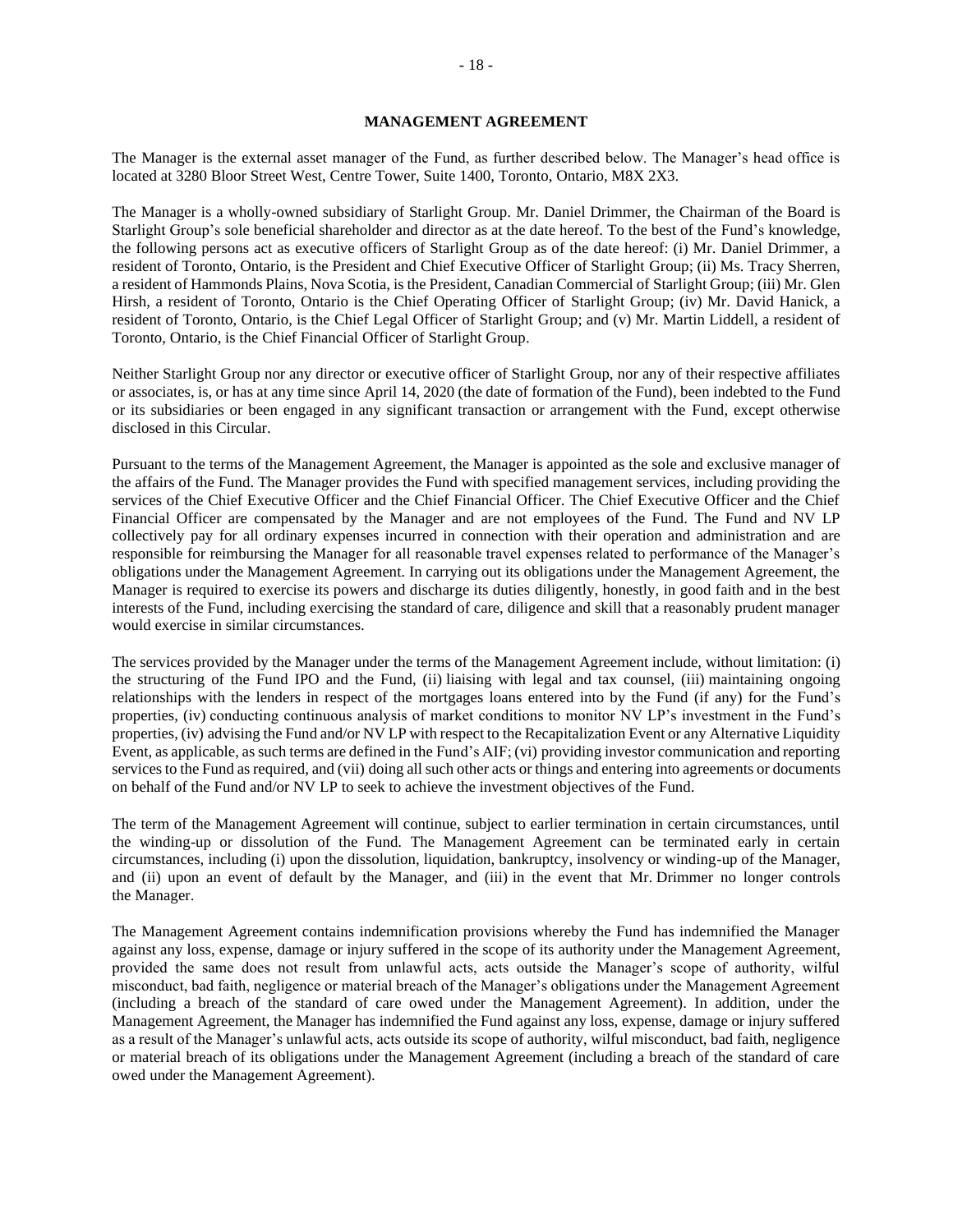In consideration for providing specified management services, including providing the services of the Chief Executive Officer and the Chief Financial Officer, the Fund and NV LP pays the Manager the Asset Management Fee equal to 0.35% of the greater of: (A) the value of the assets of the Fund and its consolidated subsidiaries, as shown on its then most recent consolidated balance sheet prepared in accordance with IFRS; and (B) the historical cost of the investment properties, plus (i) the carrying value of cash and cash equivalents; (ii) the carrying value of mortgages receivable; and (iii) the historical cost of other assets and investments used in operations, calculated and payable on a monthly basis in arrears in cash on the first day of each month.

The Manager earned an Asset Management Fee of approximately \$1.1 million pursuant to the Management Agreement for the fiscal year ended December 31, 2020 and was paid approximately \$nil in other expenses.

### **CORPORATE GOVERNANCE DISCLOSURE**

## **Board of Trustees**

The Fund has a Board consisting of five Trustees, being Daniel Drimmer, Rob Kumer, Graham Rosenberg, Harry Rosenbaum and Lawrence D. Wilder, a majority of whom are Canadian residents and a majority of whom are independent within the meaning of NI 58-101. The Fund must, at all times, have a majority of Trustees who are independent within the meaning of NI 58-101; provided, however, that if at any time a majority of Trustees are not independent because of the death, resignation, bankruptcy, adjudicated incompetence, removal or change in circumstance of any Trustee who was an independent Trustee, this requirement shall not be applicable for a period of 60 days thereafter, during which time the remaining Trustees shall appoint a sufficient number of Trustees who qualify as "independent" to comply with this requirement. The Board also designates a Lead Trustee from among the independent Trustees to provide leadership for the independent Trustees in certain circumstances if the Chairman is not independent. Pursuant to NI 58-101, an independent Trustee is one who is free from any direct or indirect relationship which could, in the view of the Board, be reasonably expected to interfere with a Trustee's independent judgment. The Fund has determined that Rob Kumer, Graham Rosenberg, Harry Rosenbaum and Lawrence D. Wilder are independent under these standards. Mr. Drimmer, Chairman, Trustee is not independent under this standard given his role as the owner of the Manager. As Mr. Drimmer is not determined to be independent, Lawrence D. Wilder has been appointed to act as Lead Trustee. The Lead Trustee is responsible for acting as the effective leader of the Board in circumstances where it is inappropriate for the Chairman to act in that role as a result of a conflict of interest.

The Declaration of Trust provides that, subject to certain conditions, the Trustees have absolute and exclusive power, control and authority over the Fund's assets and operations, as if the Trustees were the sole absolute legal and beneficial owners of the Fund's assets. The governance practices and the Fund's investment restrictions and operating policy are overseen by a Board of Trustees.

### **Mandate of the Board of Trustees**

The mandate of the Board is attached to this Circular as Appendix "A".

### **Position Descriptions**

#### *Chairman of the Board, Lead Trustee and Committee Chairs*

The Board has adopted a written position description for the Chairman of the Board, which sets out the Chairman's key responsibilities, including, as applicable, duties relating to setting Board meeting agendas, chairing Board and Unitholder meetings, Trustee development and communicating with Unitholders and regulators, as well as a position description for the Lead Trustee, which sets out the Lead Trustee's duties with respect to board leadership, relationship with management, information flow and meetings.

The Board has also adopted a written position description for each of the committee chairs, which sets out each of the committee chair's key responsibilities, including duties relating to setting committee meeting agendas, chairing committee meetings and working with the respective committee and management to ensure, to the greatest extent possible, the effective functioning of the committee.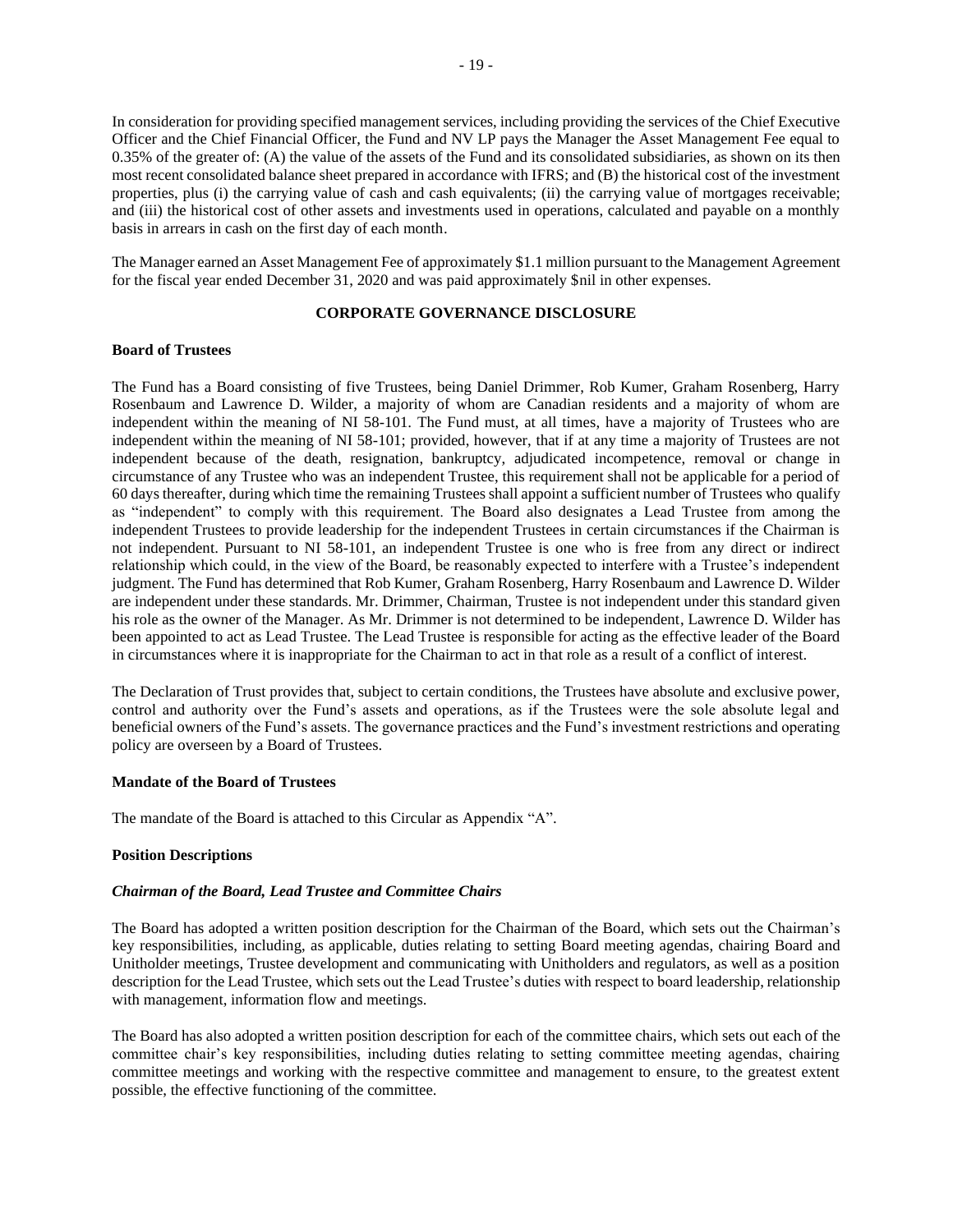#### *CEO*

The Board has adopted a written position description for the CEO of the Fund. The CEO is responsible for leading the Fund by providing strategic direction that includes responsibility for plans, strategies, budgets, internal controls and risk management. The CEO is the primary liaison with the Board and is responsible for making recommendations to the Board and for following their direction. The CEO's key responsibilities involve: (i) developing and recommending to the Board a long-term strategy and vision for the Fund that is consistent with creating Unitholder value; (ii) developing and recommending to the Board annual business plans and budgets that support the Fund's long-term strategy; (iii) providing leadership and vision, maintaining a high level of employee morale and motivation, with a view to ensuring the implementation of the Fund's strategy; (iv) developing and motivating executive officers, and providing overall management to ensure the effectiveness of the leadership team; (v) consistently striving to achieve the Fund's financial and operating goals and objectives; (vi) ensuring that succession plans are in place for the Fund (which also reflects consideration of the Fund's Diversity Policy); (vii) providing advice to the Chair of the Board concerning the preparation of the agenda for each meeting of the Board; (viii) together with the Chair of the Board and Lead Trustee, ensuring that timely and relevant information is provided to the Board as required for the proper performance of their duties; (ix) together with the Chair of the Board and Lead Trustee, ensuring that the Board is provided with the resources to permit it to carry out its responsibilities and bring to the attention of senior management any issues that are preventing the Board from being able to carry out its responsibilities; (x) leading the implementation of the Board's resolutions and policies; (xi) together with the Fund's Chief Financial Officer, establishing, maintaining, and supervising the design of appropriate disclosure controls and procedures and internal control over financial reporting; (xii) serving as the Fund's chief spokesperson (including communicating with securityholders and regulators), subject to the direction of the Board; (xiii) fostering and maintaining a positive image and reputation of the Fund, including a corporate culture that promotes integrity and ethical values throughout the organization; and (xiv) ensuring compliance by the Fund and its personnel with all applicable laws, rules and regulations, as well as the Declaration of Trust, the Fund's code of business conduct and ethics, and any other policies of the Board in effect from time to time.

The position description for the CEO is considered periodically by the Governance and Nominating Committee.

## **Orientation and Continuing Education**

When new Trustees are elected to the Board, they can be expected to participate in a comprehensive orientation program. The orientation program will familiarize new Trustees with the Fund's business and operations, including structure, operations, and risks. They will be briefed on the role of the Board, its committees and the contributions individual trustees are expected to make. New Trustees can also be expected to receive an orientation package containing all Trustees' committee mandates and charters, copies of the Fund's policies and other background information on the Fund's business, operations and risks.

The Fund's continuing education program for its Trustees will involve the ongoing evaluation by the Governance and Nominating Committee of the skills and competencies of existing Trustees. The Board currently comprises highly qualified and experienced Trustees with impressive levels of skill and knowledge. Many of the Trustees are seasoned business executives, directors or professionals with considerable experience, including as directors of other significant public companies. The Governance and Nominating Committee will continually monitor the composition of the Board and will recommend the adoption of a formal continuing education program should it be determined to be necessary. As part of the Fund's continuing education program, Trustees will: (i) receive a comprehensive electronic package of information prior to each board and committee meeting; (ii) obtain a quarterly report on the Fund's operations and markets from senior management; (iii) receive updates from management and third parties (including advisors) on regulatory developments and trends and issues related to the Fund's business; (iv) receive reports on the work of board committees following committee meetings; (v) participate in periodic tours with management of certain Fund properties; and (vi) be encouraged to attend industry conferences and events, with the reasonable cost of such events being reimbursed by the Fund.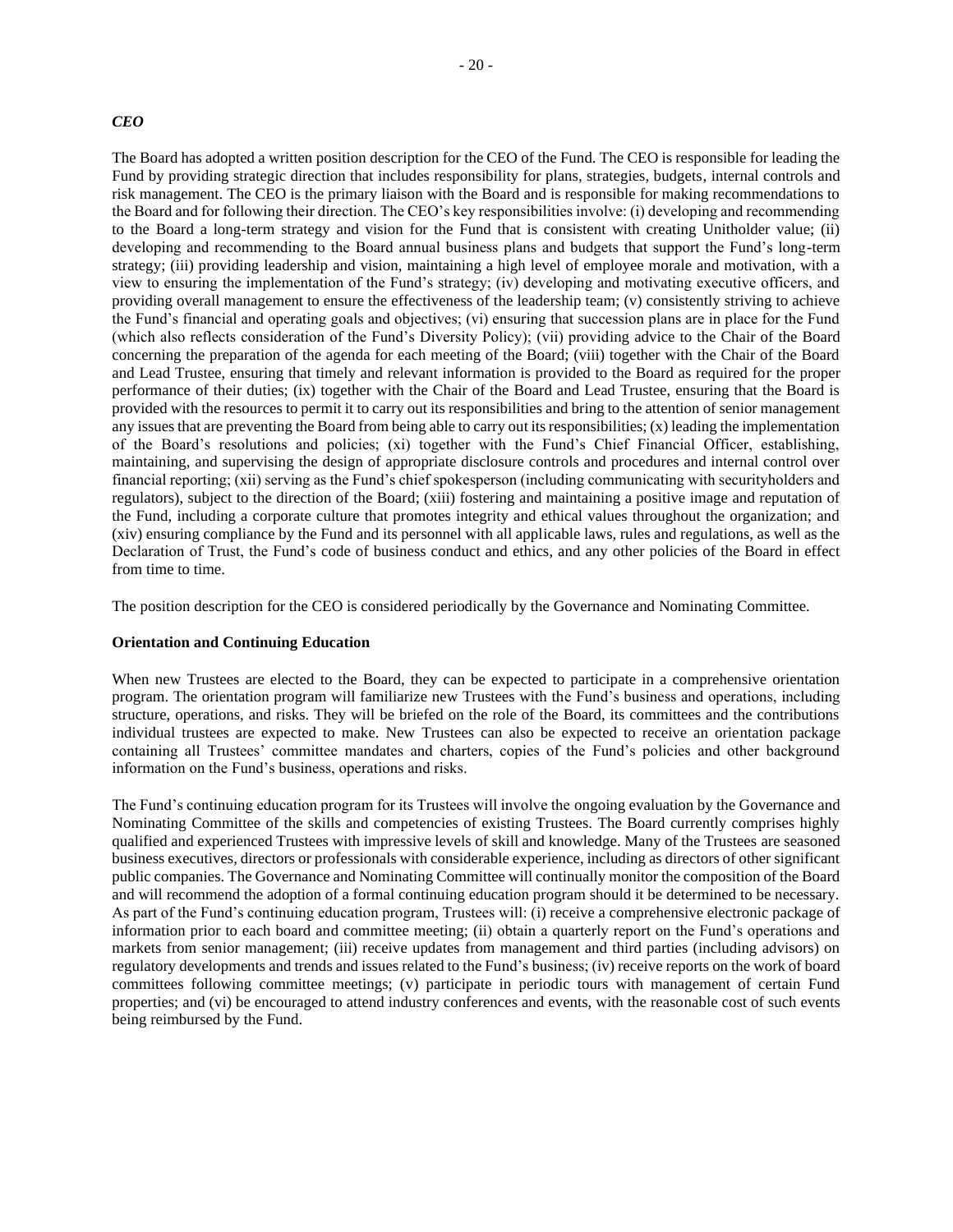## **Ethical Business Conduct**

The Fund has adopted a written code of business conduct and ethics (the "**Code of Conduct**") that applies to all Trustees, officers, and the Manager and its employees. The objective of the Code of Conduct is to provide guidelines for maintaining the integrity, reputation, honesty, objectivity and impartiality of the Fund and its subsidiaries. The Code of Conduct addresses honest and ethical conduct, conflicts of interest, confidentiality, protection and proper use of the Fund's assets, compliance with laws and reporting any illegal or unethical behavior, prompt internal reporting of any violations of the Code of Conduct and accountability for adherence under the Code of Conduct. As part of the Code of Conduct, any person subject to the Code of Conduct is required to avoid or fully disclose interests or relationships that are harmful or detrimental to the Fund's best interests or that may give rise to real, potential or the appearance of conflicts of interest. The Code of Conduct also addresses matters concerning public disclosure and ensures that communications with the public concerning the Fund are timely, consistent and credible, and in accordance with the disclosure requirements under applicable securities laws. The Board has the ultimate responsibility for the stewardship of the Code of Conduct. The Code of Conduct has also been filed with the Canadian securities regulatory authorities on SEDAR at [www.sedar.com.](http://www.sedar.com/)

The Board of Trustees can grant waivers of compliance with the Code of Conduct, provided that any waiver of the Code of Conduct will be promptly disclosed as required by law or stock exchange regulation. No such waiver has been granted since the adoption of the Code of Conduct and consequently, the Fund has made no disclosure during the most recently completed fiscal year pertaining to any conduct that constitutes a departure from the Code of Conduct.

In addition to the provisions of the Code of Conduct dealing with conflicts of interest, the Declaration of Trust contains "conflict of interest" provisions to protect Unitholders without creating undue limitations on the Fund. As the Trustees are engaged in a wide range of real estate and other activities, the Declaration of Trust contains provisions, similar to those contained in the *Canada Business Corporations Act*, that require each Trustee to disclose to the Fund, at the first meeting of Trustees at which a proposed contract or transaction is considered, any interest in a material contract or transaction or proposed material contract or transaction with the Fund or the fact that such person is a director or officer of or otherwise has a material interest in any person who is a party to a material contract or transaction or proposed material contract or transaction with the Fund. If a material contract or transaction or proposed material contract or transaction is one that in the ordinary course would not require approval by the Trustees, a Trustee will be required to disclose in writing to the Fund, or request to have entered into the minutes of meetings of Trustees, the nature and extent of his or her interest forthwith after the Trustee becomes aware of the contract or transaction or proposed contract or transaction. In any case, a Trustee who has made disclosure to the foregoing effect will not be entitled to vote on any resolution to approve the contract or transaction unless the contract or transaction relates to his or her remuneration or an indemnity under the provisions of the Declaration of Trust or liability insurance.

## **Nomination of Trustees**

Subject to the Starlight Nomination Right (see "Voting Securities and Principal Holders Thereof – Starlight Nomination Right") and the KingSett Nomination Right (see "Voting Securities and Principal Holders Thereof – KingSett Nomination Right"), and subject to the requirement in the Declaration of Trust, all board nominees are nominated by the Governance and Nominating Committee, who make such nominations after considering the mix of skills and experience it believes are necessary to further the Fund's goals. Trustees elected at an annual meeting will be elected for a term expiring at the close of the subsequent annual meeting and will be eligible for re-election. Trustees appointed by the Trustees between meetings of Unitholders in accordance with the Declaration of Trust shall be appointed for a term expiring at the close of the next annual meeting and will be eligible for election or re-election, as the case may be.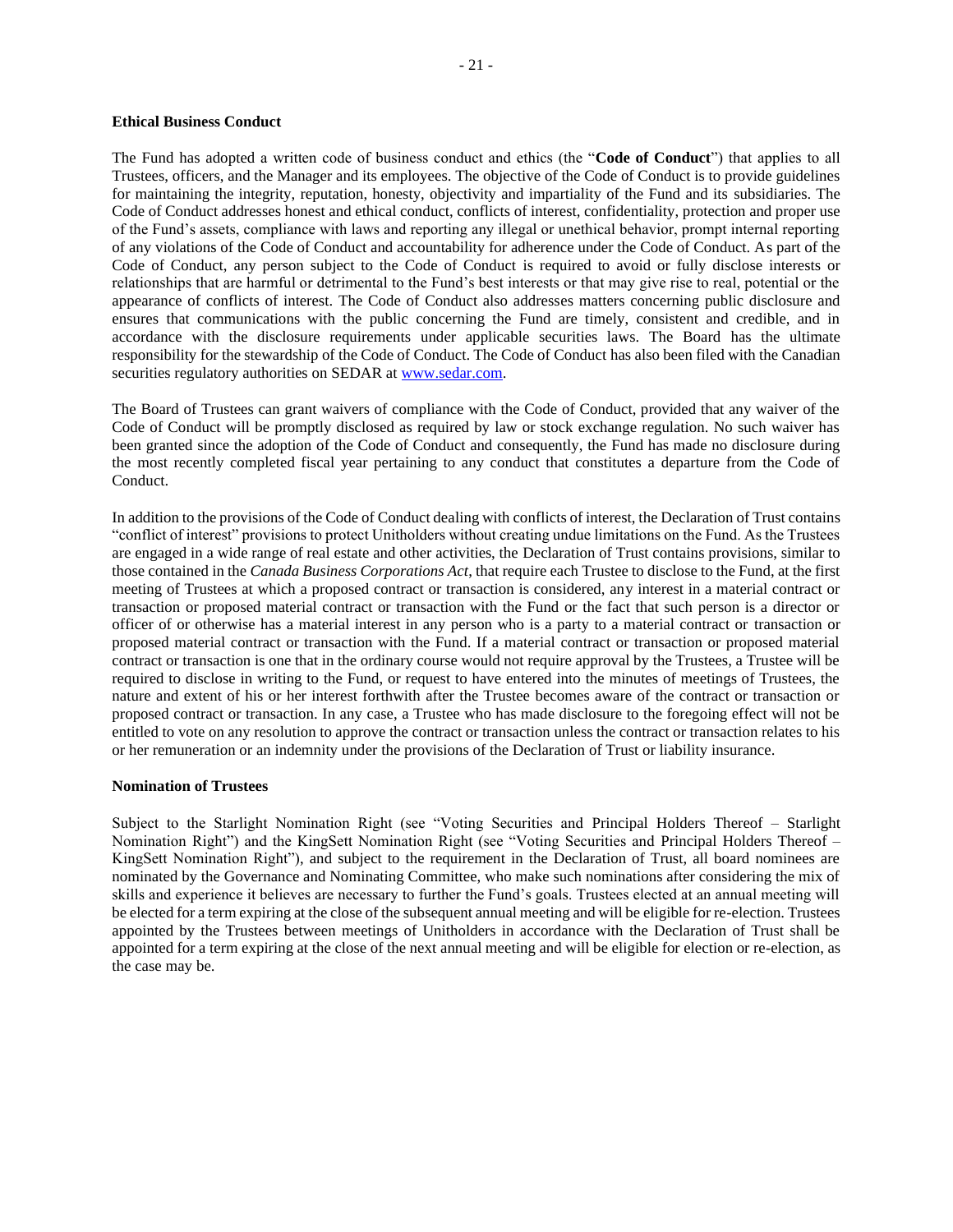The following chart illustrates the relevant skills possessed by each Trustee who is proposed for election at the Meeting:

|                    | Accounting<br>/ Financial<br>Literacy | <b>Real Estate</b><br>Finance /<br><b>Investment</b> | <b>Real Estate</b><br><b>Operations</b> | Capital<br><b>Markets</b> | Other<br><b>Public</b><br>Company<br><b>Board</b><br><b>Experience</b> | <b>Business</b><br>Leadership |
|--------------------|---------------------------------------|------------------------------------------------------|-----------------------------------------|---------------------------|------------------------------------------------------------------------|-------------------------------|
| Daniel Drimmer     |                                       |                                                      |                                         |                           |                                                                        |                               |
| Rob Kumer          |                                       |                                                      |                                         | $\checkmark$              |                                                                        |                               |
| Graham Rosenberg   |                                       |                                                      |                                         | $\checkmark$              |                                                                        |                               |
| Harry Rosenbaum    |                                       |                                                      |                                         | $\checkmark$              |                                                                        |                               |
| Lawrence D. Wilder |                                       |                                                      |                                         | ✓                         |                                                                        |                               |

In accordance with the Fund's Diversity Policy, the Board will consider the level of representation of women on the Board in any Trustee nominee searches. See "– Diversity".

#### **Term Limits**

The Fund does not impose term limits on its Trustees as it takes the view that term limits are an arbitrary mechanism for removing Trustees that can result in valuable, experienced Trustees being forced to leave the Board solely because of length of service. Instead, the Fund believes that Trustees should be assessed regularly based on their ability to continue to make a meaningful contribution. The Fund is committed to ensuring that the Board is composed of individuals with appropriate skill sets and commencing in 2022, will annually ask its Trustees to evaluate the effectiveness of the Board and the individual Trustees. See – Board Assessments". The results of these annual surveys will be taken into account when determining the appropriate slate of individuals to stand for election as Trustees at each annual meeting.

#### **Board Interlocks**

Mr. Drimmer currently serves on the board of trustees of True North Commercial Real Estate Investment Trust (TSX: TNT.UN) and on the board of directors of the general partner of Starlight U.S. Multi-Family (No. 1) Core Plus Fund (TSXV: SCPO.UN). Mr. Rosenberg currently serves on the board of directors of the general partner of Starlight U.S. Multi-Family (No. 1) Core Plus Fund (TSXV: SCPO.UN). Mr. Rosenbaum currently serves on the board of directors of the general partner of Starlight U.S. Multi-Family (No. 1) Core Plus Fund (TSXV: SCPO.UN) and on the board of trustees of Starlight Hybrid Global Real Assets Trust (NEO: SCHG). Mr. Wilder currently serves on the board of directors of Canaccord Genuity Growth II Corp. (NEO: CGGZ).

The Board considers it to be good governance to avoid interlocking relationships if possible. However, there is no formal limit on the number of the Trustees that may sit on the same public company board and/or committee. The Board considers interlocking memberships on a case-by-case basis and will consider recommendations from the Governance and Nominating Committee with respect thereto. As of the date hereof, there is an interlocking board membership among Messrs. Drimmer, Rosenberg and Rosenbaum with respect to board of directors of the general partner of Starlight U.S. Multi-Family (No. 1) Core Plus Fund (TSXV: SCPO.UN).

### **Board Committees**

The Board has established two standing committees: the Audit Committee and the Governance and Nomination Committee. Each Committee is chaired by an independent Trustee and all of the members of each Committee are independent Trustees. The Board has also established a disclosure committee. The disclosure committee is a committee of management of the Fund responsible for assisting the Board, the Audit Committee and senior management in designing, implementing and periodically evaluating the Fund's disclosure controls and procedures. Upon successful election of all Trustee nominees at the Meeting, it is expected that each member of the standing committees will continue in their respective roles after the Meeting. The Board does not have a compensation committee.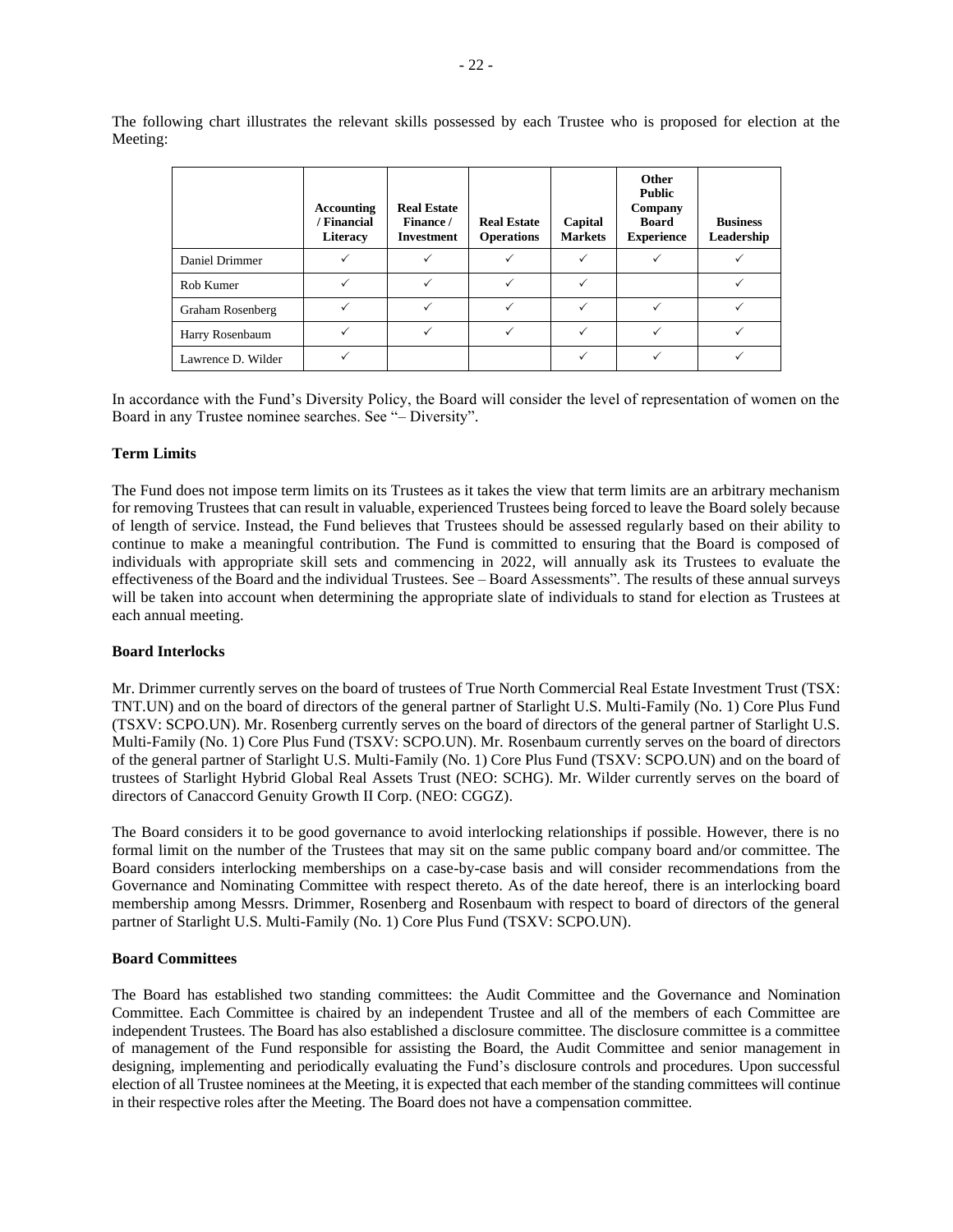#### *Audit Committee*

For information relating to the Audit Committee as required under Form 52-110F1, please refer to the section "Audit Committee Information" in the AIF.

The Audit Committee of the Board comprises Harry Rosenbaum (Chair), Rob Kumer and Lawrence D. Wilder, each of whom is considered "independent" and "financially literate" within the meaning of National Instrument 52-110 – *Audit Committees*. For the education and experience relevant to the performance by each such person of the responsibilities as a member of the Audit Committee, see "Matters to be Considered at the Meeting – Election Of Trustees – Biographical Information".

#### *Governance and Nominating Committee*

The Governance and Nominating Committee is composed of three Trustees, all of whom are persons determined by the Fund to be independent Trustees and a majority of whom are residents of Canada, and are charged with reviewing, overseeing and evaluating the corporate governance and nominating policies of the Fund. The Governance and Nominating Committee is currently composed of Graham Rosenberg, who acts as chair of the committee, Harry Rosenbaum and Lawrence D. Wilder, each of whom have been determined by the Fund to be independent. The Board believes that the members of the Governance and Nominating Committee individually and collectively possess the requisite knowledge, skill and experience in governance and compensation matters, including human resource management, executive compensation matters and general business leadership, to fulfill the committee's mandate. All members of the Governance and Nominating Committee have substantial knowledge and experience as current and former senior executives of large and complex organizations and on the boards of other publicly traded entities. See the biographies of Graham Rosenberg, Harry Rosenbaum and Lawrence D. Wilder above under "Matters to be Considered at the Meeting – Election Of Trustees – Biographical Information" for a description of the experience that is relevant to the performance of their responsibilities as members of the Governance and Nominating Committee.

The Board has adopted a written charter for the Governance and Nominating Committee setting out its responsibilities for: (i) assessing the effectiveness of the Board, each of its committees and individual Trustees; (ii) overseeing the recruitment and selection of candidates as Trustees of the Fund, other than the Chief Executive Officer or the Chief Financial Officer of the Fund; (iii) organizing an orientation and education program for new Trustees; (iv) considering and approving proposals by the Trustees to engage outside advisors on behalf of the Board as a whole or on behalf of the independent Trustees; (v) considering questions of management succession; (vi) assessing the performance of management of the Fund; (vii) as required, reviewing and approving the compensation paid by the Fund, if any, to consultants of the Fund; and (viii) reviewing and making recommendations to the Board concerning the level and nature of the compensation payable to Trustees.

#### **Board Assessments**

In advance of the annual meeting of unitholders to be held in 2022, the Governance and Nominating Committee will conduct its first annual assessment of the Board, its committees and of each individual Trustee, which will include an assessment of each Trustee's experience, financial literacy, independence and other factors. The assessment process will require each Trustee to complete a questionnaire addressing (i) a review of the effectiveness of the Board and each committee, (ii) a peer review of each other Trustee, and (iii) a self-evaluation of such Trustee's own performance. The Chair of the Governance and Nominating Committee will report the results of the assessments to the Board. This process is used (i) as an assessment tool, (ii) as a component of the regular review process of Board members' participation, and (iii) to assist with the Board's succession planning.

#### **Diversity**

The Fund is committed to fostering an open and inclusive workplace culture. The Fund endorses the principle that the Board should have a balance of skills, experience and diversity of perspectives appropriate to the business. In furtherance of the Fund's commitment to diversity at the Board level, the Board has adopted a diversity policy (the "**Diversity Policy**"). In accordance with the Diversity Policy, the Governance and Nominating Committee will consider a number of factors, including gender, ethnic and geographic diversity, as well as age, business experience, professional expertise, personal skills and perspectives, when seeking and considering new Trustees for nomination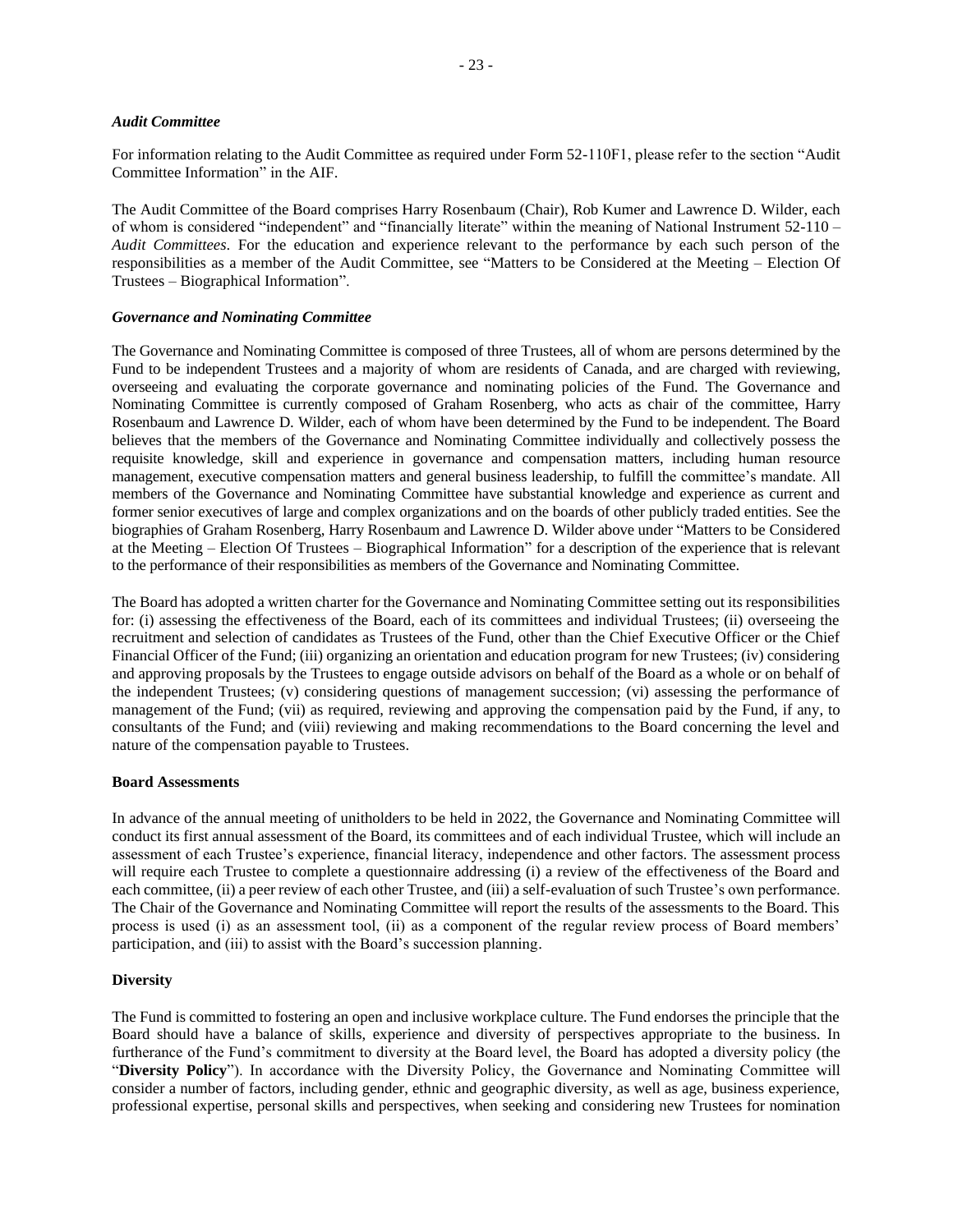or evaluating Trustee nominees for re-election. The Board ensures compliance with the Diversity Policy by requiring that, commencing in 2022, the Governance and Nominating Committee conduct annual assessments to consider the level of representation on the Board of the various attributes enumerated in the Diversity Policy, including the number of women on the Board among other factors. Notwithstanding the foregoing, recommendations concerning Trustee nominees are, foremost, based on merit and performance, with due regard to the overall effectiveness of the Board, with diversity being taken into consideration, as it is beneficial that a diversity of backgrounds, views and experiences be present at the Board and management levels.

The Diversity Policy does not specify a numerical target for women Trustees on the Board, nor does the Fund maintain a specific numerical target in making executive officer appointments, as the Board believes its evaluation and nomination process is robust and, in practice, does consider and will result in gender diversity on the Board. The Governance and Nominating Committee reviews the structure and diversity of the Board annually and may set diversity, including gender diversity, aspirations regarding the Board's optimum composition as part of the identification and nomination of Trustees.

Similarly, the level of representation of women will continue to be considered by the Fund, the Board and the Governance and Nominating Committee, among other factors, in the making of executive officer appointments. In searches for new executive officers, the Governance and Nominating Committee considers the level of diversity in management as one of several factors used in its search process. Notwithstanding the foregoing, all executive officer appointments will always be based on merit, having regard to the requirements of the Fund and will be subject to the Manager's selection of the Chief Executive Officer and Chief Financial Officer of the Fund.

There are currently no women on the Board (i.e., 0%), and no women have been nominated for election to the Board at the Meeting (i.e., 0%) and three women in executive officer positions of the Fund (i.e., 50%).

#### **Risk Oversight**

The Board is responsible for identifying the principal risks of the Fund's business and ensuring these risks are being appropriately managed. The Board periodically discusses with management guidelines and policies with respect to risk assessment, risk management, and major strategic, financial and operational risk exposures, and the steps management has taken to monitor and control any exposure resulting from such risks. The Board relies on the CEO, CFO and Vice President, Legal and Corporate Secretary to supervise day-to-day risk management, and management reports semi-annually to the Audit Committee and Board of Trustees on risk management matters. A discussion of the primary risks facing the Fund's business are discussed in the AIF.

#### **OTHER BUSINESS**

The management of the Fund and the Trustees are not aware of any matters intended to come before the Meeting other than those items of business set forth in the attached Notice of Meeting accompanying this Circular. If any other matters properly come before the Meeting, it is the intention of the persons named in the Form of Proxy to vote in respect of those matters in accordance with their judgment.

### **ADDITIONAL INFORMATION**

Financial information for the Fund is provided in the Fund's audited consolidated financial statements and management's discussion and analysis for the period ended December 31, 2020. Copies of the Fund's AIF, the Financial Statements and management's discussion thereon and this Circular are available upon written request from Karl Bomhof, Vice President, Legal and Corporate Secretary of the Fund at 6131 6 St SE, Suite 200, Calgary, Alberta T2H 1L9. The Fund may require payment of a reasonable charge if the request is made by a person who is not a Unitholder. These documents and additional information relating to the Fund may also be found on SEDAR at [www.sedar.com](file:///C:/Users/mspotts/AppData/Local/Microsoft/Windows/Temporary%20Internet%20Files/Content.Outlook/37OSR13J/www.sedar.com) and on the Fund's website a[t www.northviewfund.com.](http://www.northviewfund.com/)

## **APPROVAL OF TRUSTEES**

The contents and the sending of this Circular to the Unitholders have been approved by the Board of Trustees.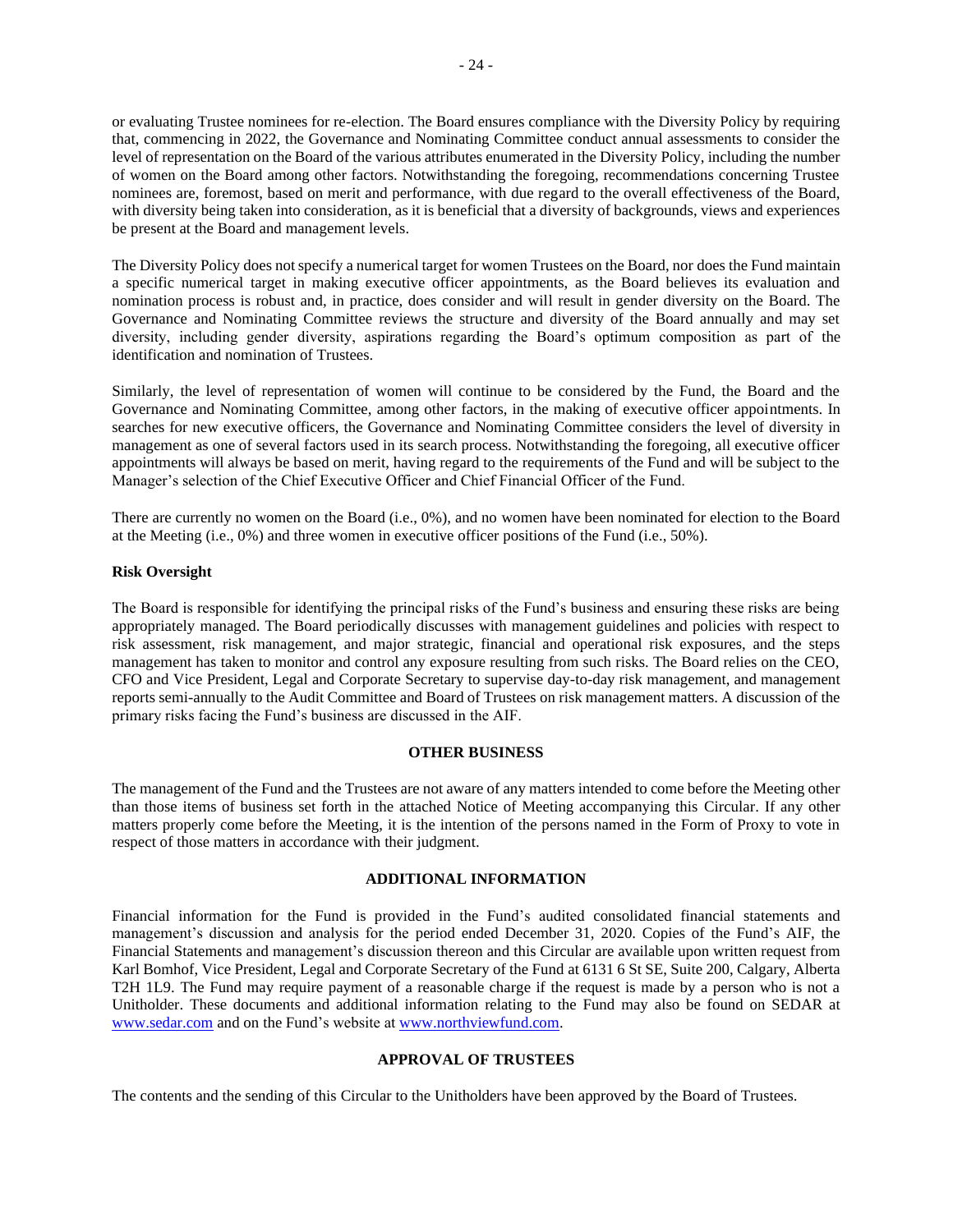## **BY ORDER OF THE BOARD OF TRUSTEES**

Dated: March 23, 2021

*"Daniel Drimmer"* Daniel Drimmer Chair of the Board of Trustees Northview Canadian High Yield Residential Fund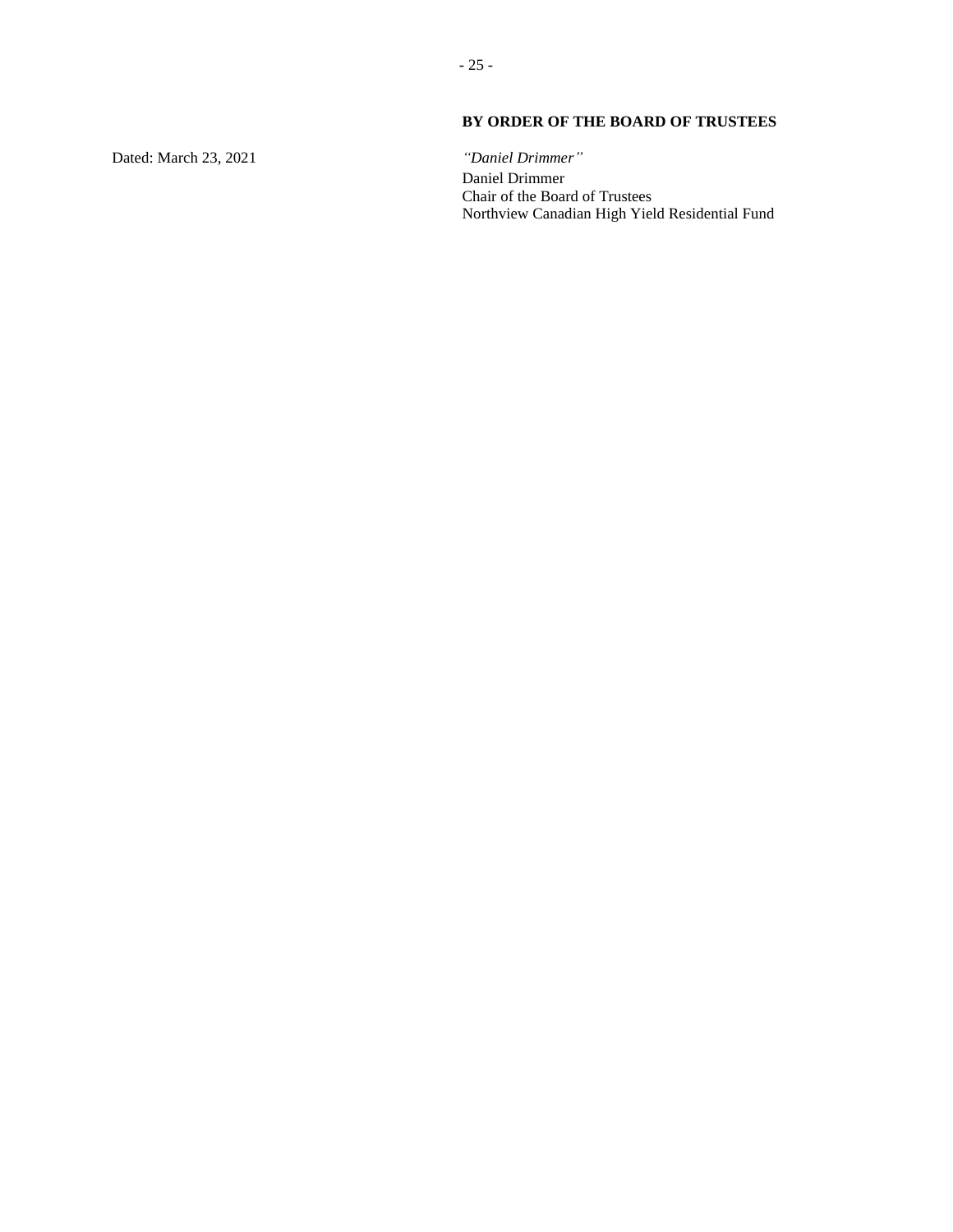**APPENDIX "A"**



## **BOARD MANDATE**

## **Northview Canadian High Yield Residential Fund (the "Fund")**

As of November 2, 2020

## **1. PURPOSE**

The purpose of this Mandate is to set out the mandate and responsibilities of the board of trustees of the Fund (the "**Board**"). By approving this Mandate, the Board confirms its responsibility for overseeing the management of, and providing stewardship over, the Fund and its affairs. This stewardship function includes responsibility for the matters set out in this Mandate. The responsibilities of the Board described herein are pursuant to, and subject to, the provisions of applicable statutes and the Declaration of Trust of the Fund and do not impose any additional responsibilities or liabilities on the trustees at law or otherwise.

## **2. COMPOSITION, PROCEDURES AND ORGANIZATION**

## **2.1 Trustees**

- (a) The Board is composed of trustees who are elected annually by the unitholders of the Fund. Trustees may also sit on the committees of the Board, upon recommendation by the Governance and Nominating Committee.
- (b) The Board shall ensure that the majority of trustees are qualified as unrelated: independent of management and free of conflicts that would impair the ability of a trustee to act in the best interest of the Trust. Trustees must also be aware of their relationship with significant unitholders (i.e. a unitholder with over 10% of the voting interests of the Fund).

## **2.2 Meetings**

- (a) The Board shall meet regularly without management present through in camera sessions or at such other times and places as the Board may determine in accordance with the Declaration of Trust of the Fund.
- (b) Meetings of the Board shall be held at least four times annually, at the request of the Chair or otherwise in accordance with the Declaration of Trust of the Fund.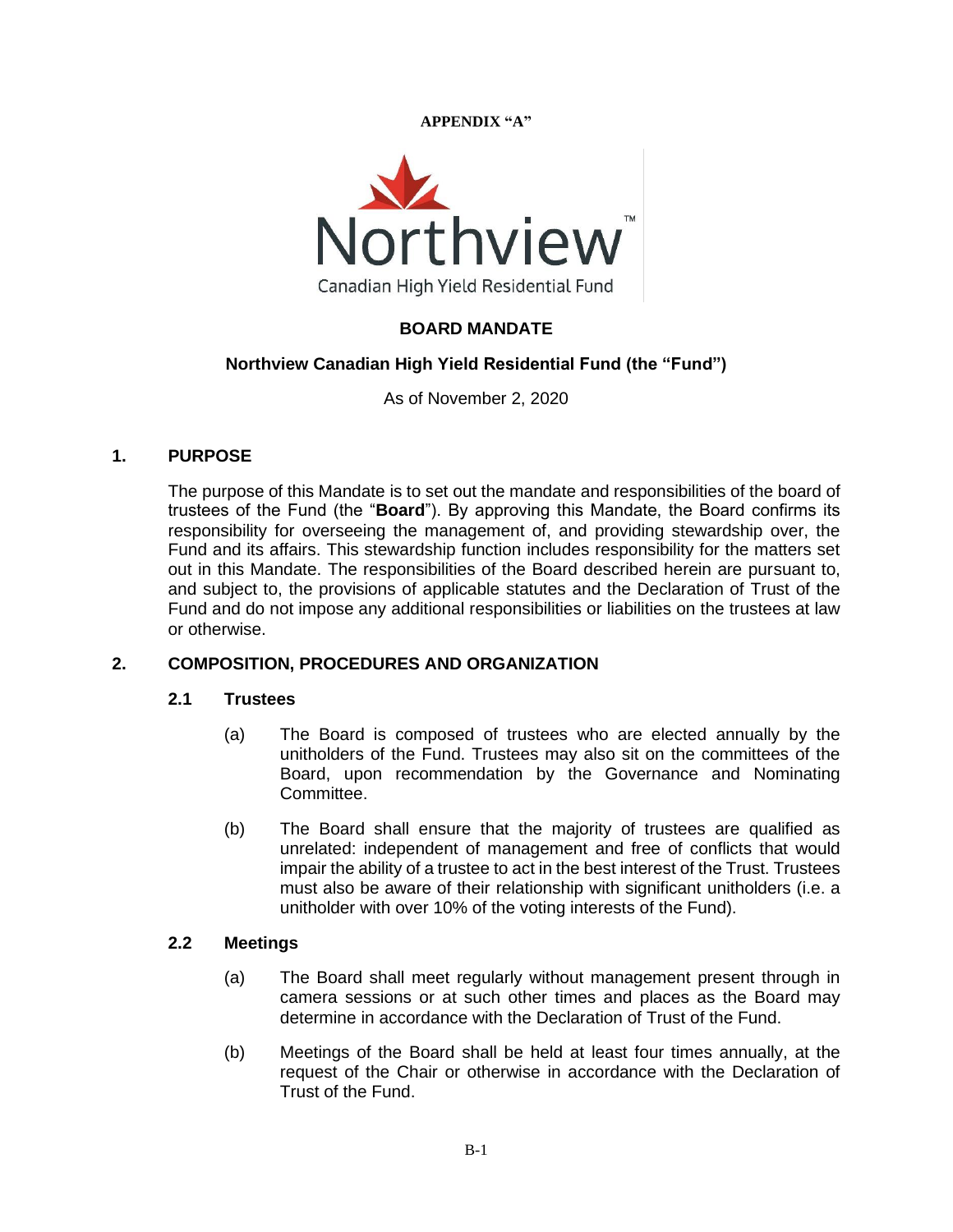(c) The Board will adhere to the meeting protocols set out in the Declaration of Trust of the Fund.

## **3. TRUSTEES' RESPONSIBILITIES**

The Board is explicitly responsible for the stewardship of the Fund. To discharge this obligation, the Board shall:

## **3.1 Strategic Planning Process**

- (a) Provide input to management on emerging trends and issues.
- (b) Review and approve management's strategic plans.
- (c) Review and approve the Fund's financial objectives, plans and actions, including significant capital allocations and expenditures.

## **3.2 Monitoring and Supervising Tactical Progress and Conflicts of Interest**

- (a) Supervise the activities of the Fund and manage the investments and affairs of the Fund.
- (b) Monitor the performance of the Fund against its strategic and business plans, including assessing operating results to evaluate whether the business is being properly managed.
- (c) Overseeing the manager of the Fund and the fulfillment of its responsibilities under the Management Agreement.
- (d) Monitoring and ensuring proper governance is followed in connection with potential and actual conflicts of interest.

## **3.3 Risk Assessment**

- (a) Identify the principal risks of the Fund's businesses and ensure that appropriate systems are in place to manage these risks.
- (b) Participate in decision making with respect to specific risks in which the Board member has particular interest or expertise.

## **3.4 Senior Level Staffing**

- (a) Monitor the Chief Executive Officer and Chief Financial Officer and monitor and evaluate other senior executives, and ensure management succession planning, if appropriate.
- (b) Approve a position description for the Chief Executive Officer including limits to management's responsibilities and corporate objectives which the Chief Executive Officer is responsible for meeting, all upon recommendation from the Governance and Nominating Committee.

## **3.5 Integrity**

(a) Ensure the integrity of the Fund's internal control and management information systems.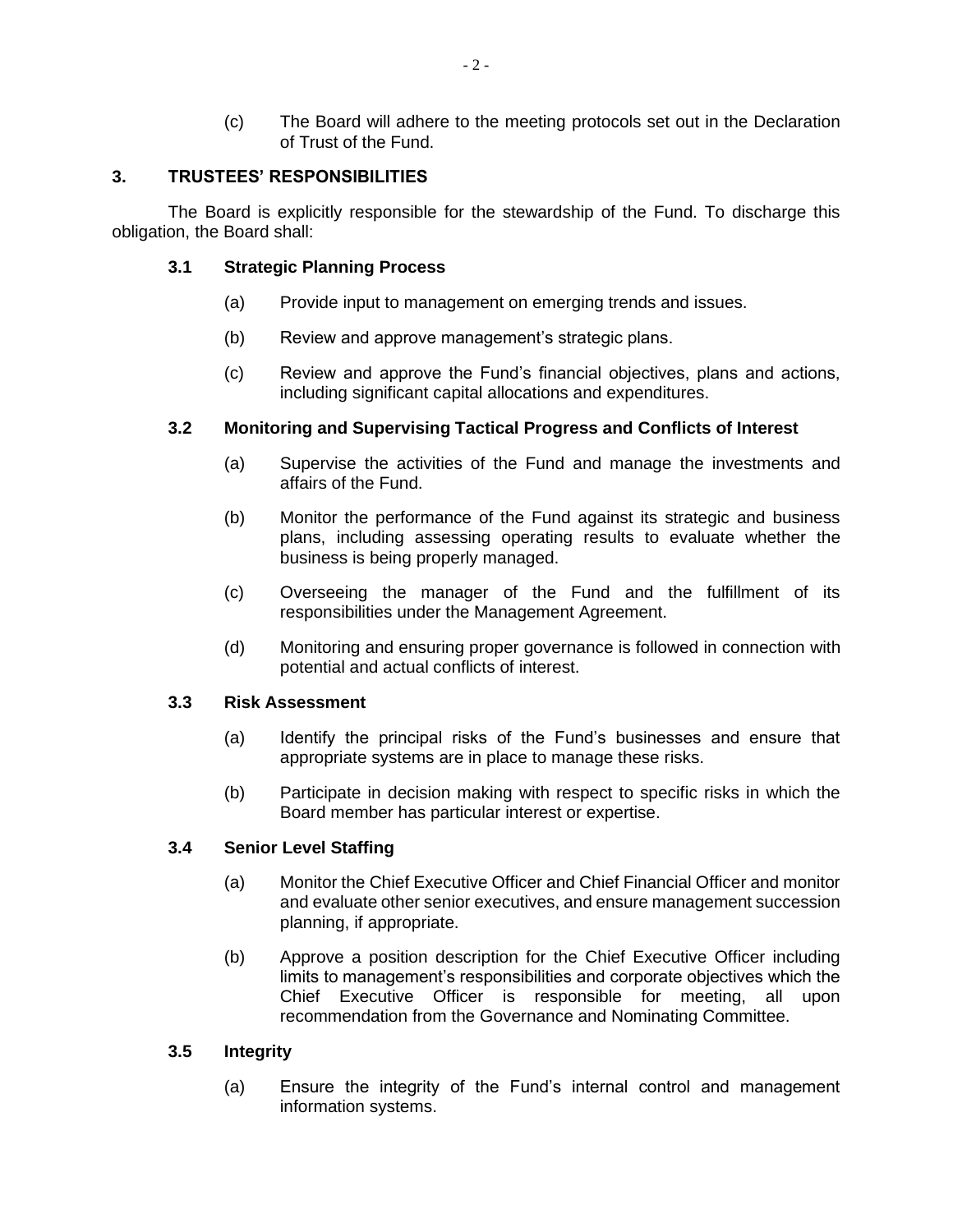- (b) Ensure ethical behaviour and compliance with laws and regulations, audit and accounting principles, and the Fund's own governing documents.
- (c) Ensure the integrity of the Chief Executive Officer and other executive officers.
- (d) Monitor compliance with the Code of Business Conduct and Ethics.
- (e) Create a culture of integrity throughout the organization.

## **3.6 Material Transactions, Major Decisions and Voting**

- (a) Review and approve material transactions and major decisions of the Fund that are outside the scope of the authority delegated to the Fund's committees and senior management or any decisions the Board deems necessary or appropriate.
- (b) Act for, vote on behalf of, and represent the Fund as a holder of limited partnership units of Northview Canadian HY Holdings LP.

## **3.7 Disclosure**

- (a) Maintain records and provide reports to unitholders of the Fund.
- (b) Adopt a communication policy and ensure effective and adequate communication with unitholders of the Fund, other stakeholders and the public.
- (c) Approve the content of the Fund's major communications to unitholders and the investing public.
- (d) Approve and monitor the disclosure policies designed to assist the Fund in meeting its objective of providing timely, consistent and credible dissemination of information, consistent with disclosure requirements under applicable securities law.
- (e) Appoint the Lead Trustee or another independent, non-executive trustee, to be available to unitholders with concerns should communications with management fail to resolve the issue or such contact is inappropriate.

## **3.8 Distributions**

(a) Determine the amount and timing of distributions to unitholders of the Fund.

## **3.9 Monitoring Trustees' Effectiveness**

(a) Assess its own effectiveness in fulfilling the above and trustees' responsibilities, including monitoring the effectiveness of individual trustees.